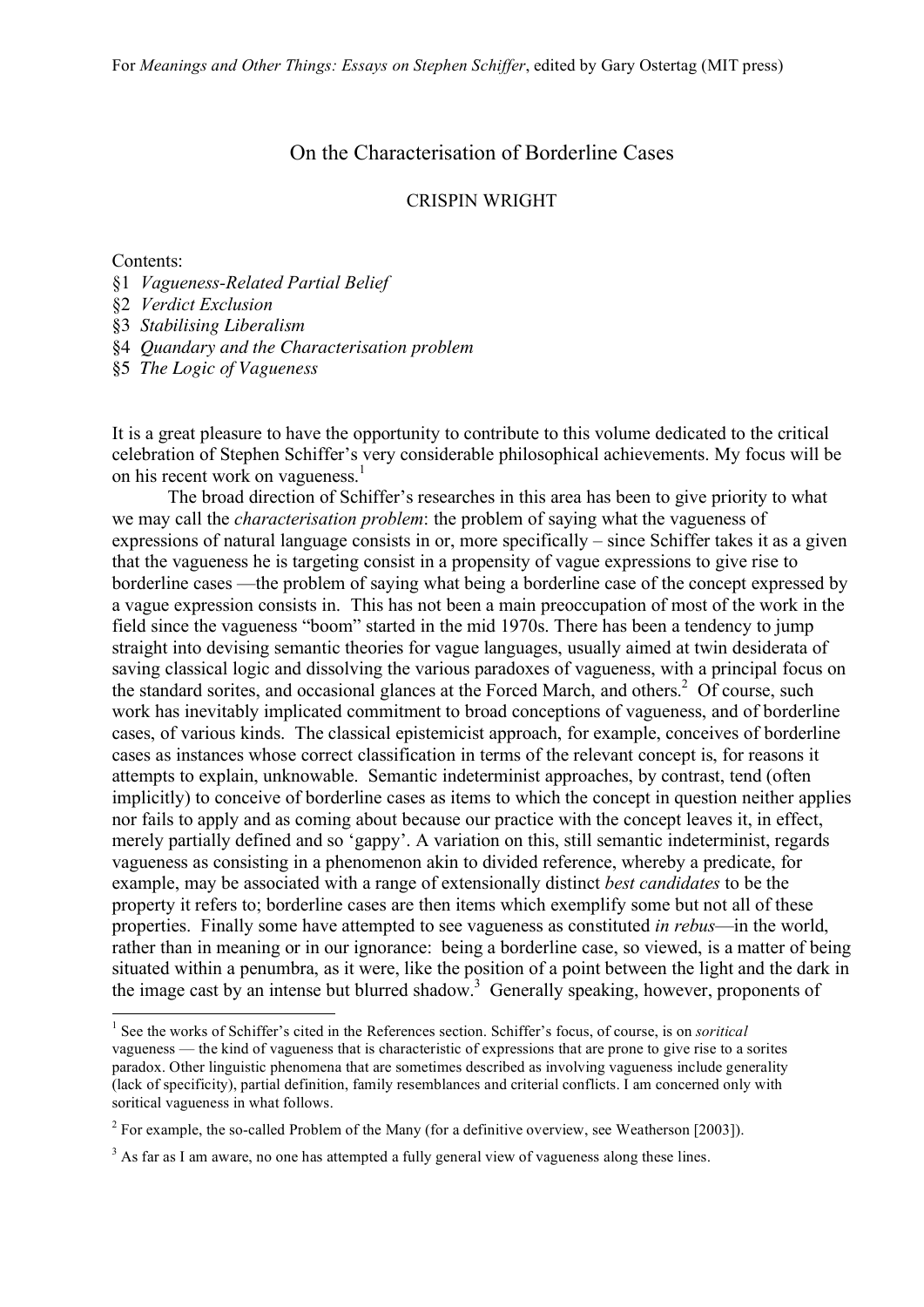these various kinds of view have not devoted the same degree of attention to elucidating and defending their (implicit) commitments concerning the nature of vagueness and borderline cases as they have devoted to the development of formal semantical theories, and to criticising opposing views and attempting to address the paradoxes. Yet one would naturally suppose that the characterisation problem should be a locus of developed discussion rather than one of presupposition. For until we have a properly argued account of what vagueness is, how can one possibly expect to know what kind of semantic theory for vague expressions might be best motivated, let alone how the most appropriate kind of semantic theory might assist with the disarming of the sorites paradox and other problems?

I find much to agree with in both the general approach and the details of Schiffer's work on the problems of vagueness. We concur, first and foremost, in prioritising the question of the nature of vagueness and the characterisation of borderline cases – though I confess to being a little less confident than Schiffer that it is possible, or necessary, to accomplish this in an exceptionless, biconditional formulation. We are also agreed in rejecting standard semantic indeterminist, epistemicist and *in rebus* views, proposing instead that the characterisation of vagueness will best proceed, broadly, in terms of aspects of the distinctive attitudinal psychology involved in the exercise of judgement involving vague concepts. And we are at one in repudiating "third possibility" conceptions of borderline cases: conceptions according to which borderline case propositions— propositions ascribing a vague concept, or its contrary, to items in the borderline area of the concept in question—enjoy a status inconsistent with that of simple truth, or simple falsity. Examples of third possibility status include lack of truth value, the possession of a third truth value, the possession of any of a range of intermediate truth values, and the (dialetheist) idea that they possess both (polar) truth values.

Significant differences, though, remain. Some of the more major concern the epistemic status of borderline cases – in particular Schiffer subscribes to the widespread view of *Verdict Exclusion* (VE), viz. that (it is known that) no polar verdict about a borderline case proposition is knowledgeable. We also disagree about the kind of attitudinal psychological story to try to tell about borderline cases: Schiffer holds that it should give a central place to his notion of *vagueness*related partial belief (VPB), although he finds some merit in my notion of *quandary*;<sup>4</sup> whereas I would prefer to centralise the notion of quandary, although I think there is insight contained in Schiffer's notion of VPB. Third, although neither of us is prepared straightforwardly to endorse the use of classical logic in reasoning with vague concepts, Schiffer proposes no alternative, holding merely that it is indeterminate whether certain principles of classical logic – including, strikingly, modus ponens – hold good for reasoning among vague judgements, whereas I have argued that the strongest logic justified for such reasoning would involve qualification of the law of excluded middle for atomic statements and of double negation elimination for compound ones (and so approximate an intuitionistic logic).

The considerations to follow will focus on these points of disagreement. They are offered in a spirit of collaboration, in the hope of furthering progress towards the best possible version of the broad genre of account to which Stephen and I are both drawn.<sup>5</sup>

### §1 *Vagueness-Related Partial Belief*

It is plausible enough that in the passage along the elements of a typical sorites series for a predicate F, we pass from cases where we are completely confident in the correctness of the

<sup>&</sup>lt;sup>4</sup> More accurately, he finds merit in a notion of quandary in whose characterisation his notion of VPB plays a central role, and which is accordingly rather different from mine.

<sup>&</sup>lt;sup>5</sup> My own views are principally developed (and developing) in Wright [2001], [2003], [2003a] and [2007].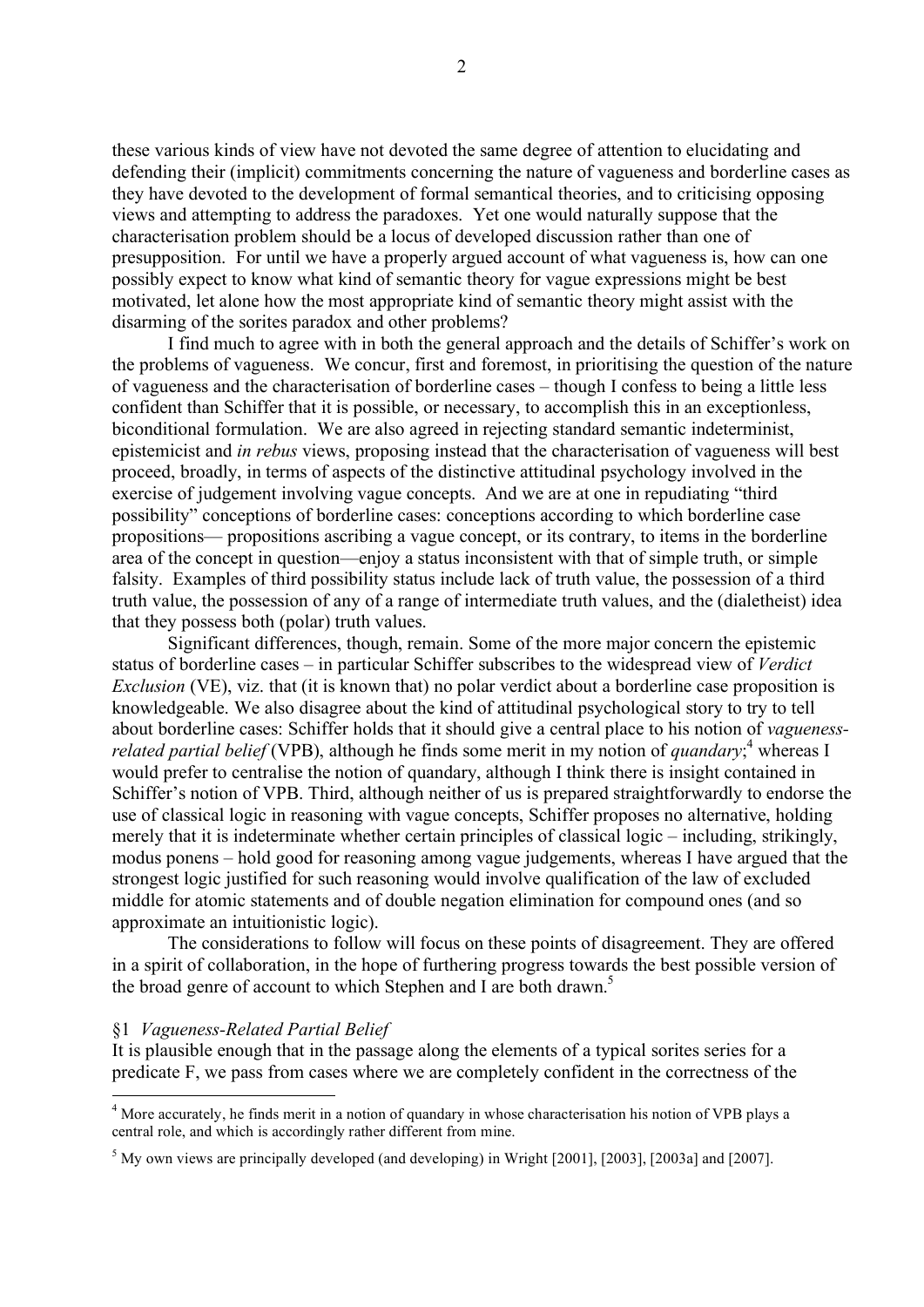verdict, "F", through a region where our satisfaction with any particular verdict is qualified and much diminished and then on to a region where confidence builds again in the contrary of the original verdict culminating, as the series progresses, in complete satisfaction once more. I think the phenomenology of whatever it is that seemingly decreases and then increases again in this way needs subtle description, and that it may not be most felicitous to regard it as a form of partial *belief*. But I don't think Schiffer fundamentally disagrees about that. What is striking is that the attitude involved, although allowing of degree, seems to differ from standard partial belief (SPB) or credence in a number of respects. As Schiffer observes, credences greater than 0 but less than 1 are typically based on evidence which is conceived of as falling short of the best possible evidence, and so are often attended by a conception of how the relevant evidence might be improved. They also tend to be associated with beliefs about likelihood: to believe to some quite high degree that it will rain tomorrow will tend to be to believe (absolutely) that it is quite likely that it will rain tomorrow. Neither of these features is replicated by the kind of partial satisfaction, or confidence, one may have in a verdict that applies a vague concept to a case that lies outside its polar regions but is, say, rather closer to one than the other. But the defining and single most striking feature of VPB is its apparent departure from the laws of classical probability. Classically, my confidence in the conjunction of a pair of (independent) propositions in each of which I place merely partial confidence should approximate the product of the degrees of belief thereby reposed in the conjuncts — and so, when both those degrees are quite small, should be very small. But it does not seem that we would be inclined to regard a conjunction whose conjuncts were a pair of independent propositions, each ascribing a vague property to a more or less "central" borderline case of it, as very much less credible than its conjuncts. Indeed there seems no clear sense in which it would be rational to be any less confident about the conjunction that about the conjuncts. Imagine a cube of a metal which gradually changes colour as it changes temperature — though neither as a result of the other—and suppose it comes to sit simultaneously on the borderlines between red and orange and between warm and hot. Imagine we find we have no preference for the verdict "Cube is warm" over "Cube is hot" and vice versa; and similarly with respects to the verdicts, "Cube is orange", and "Cube is red". It does not seem likely that asked whether we would assent to "Cube is orange and Cube is warm" we would feel any more negative about doing so than about assent to the individual conjuncts. <sup>6</sup> And no reason is apparent why we should.

The nature of this kind of partial confidence, or satisfaction—for in truth I am not sure how best to represent it— could certainly stand further clarification. What exactly is it that varies in degree, and how may the variation be measured? Betting behaviour, a classic recourse for the explanation of the functional role of standard partial belief, is obviously inappropriate here since there is no question of an 'outcome' where a borderline case is concerned – so nothing to bet on. But although it is arguable that Schiffer has (so far) left issues to do with the functional role and explanatory potential of VPB less clear than is desirable, I think it is hard to dismiss the phenomenon and that the prima facie case for its reality is strong. The question is whether it can take the weight that Schiffer wants to place upon it in his account of vagueness.

About that I continue to have misgivings. Schiffer's strategy is to try to characterise borderline cases directly in terms of the notion of VPB. More accurately, it is to characterise them in terms of the notion of VPB\* —vagueness-related partial belief formed under epistemically ideal circumstances. I have already noted elsewhere <sup>7</sup> certain difficulties with the proposal developed in

<sup>&</sup>lt;sup>6</sup> As Elia Zardini has emphasised to me in conversation, however, Schiffer's point is served merely if any lowering of satisfaction in the conjunction is (appreciably) less than would correspond to the 'multiplication'.

 $7$  Wright [2006]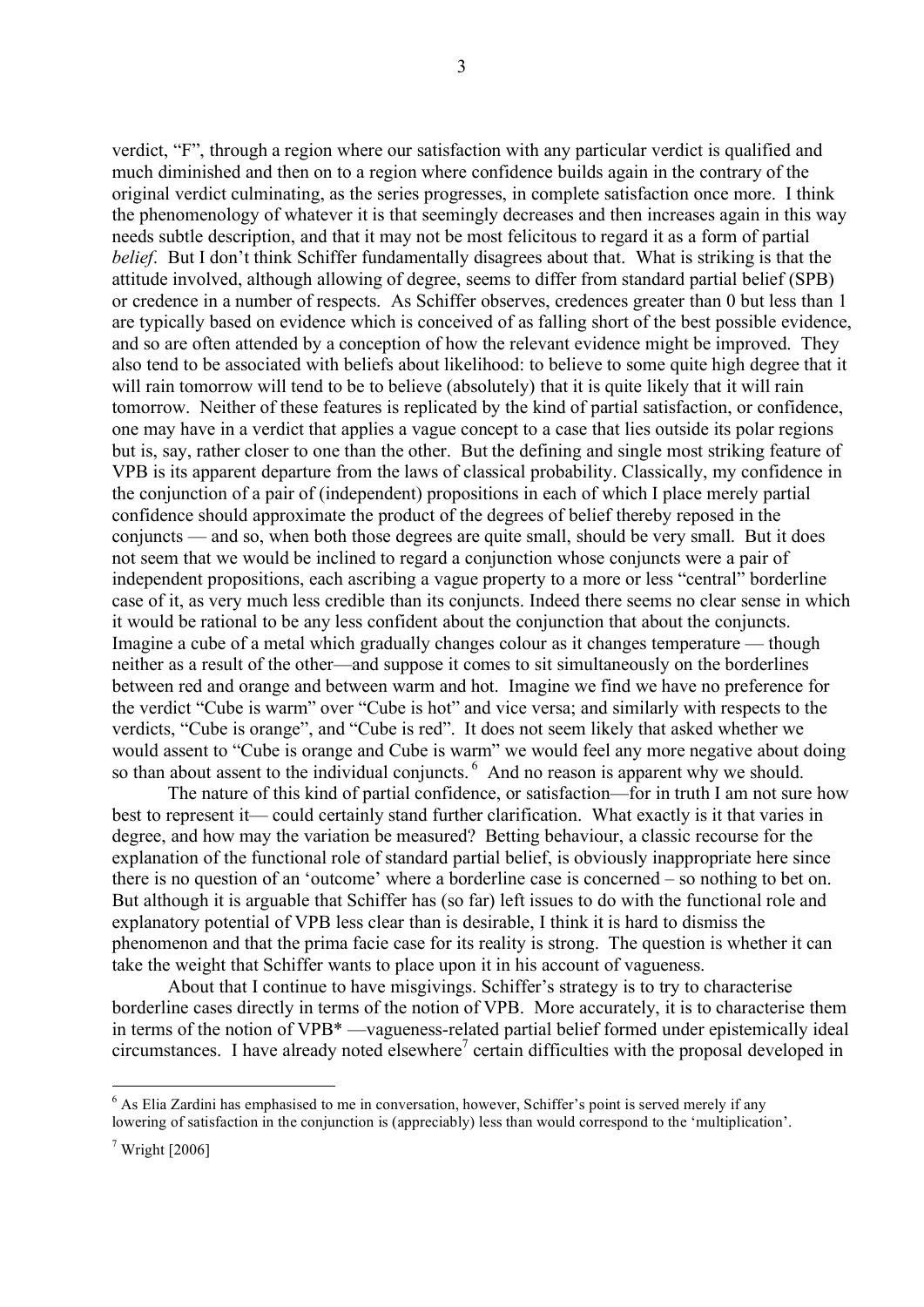Schiffer [2003], to which Schiffer has since responded.<sup>8</sup> I won't pursue the detail of that particular discussion here, but will outline a more general, though related consideration.

Even if we take the notion of VPB, and its characteristically non-classical behaviour, to be adequately clear, and attested for Schiffer's purposes, any claim that it is of the essence of grasping vague concepts to be prone to VPB with respect to appropriate judgements that involve them looks to be too strong on at least two counts. <sup>9</sup> Consider first the case of Tim. Tim passes, by any reasonable tests, as a master of a wide range of vague concepts expressible in his natural language. But he has persuaded himself, by a variety of more or less philosophically questionable moves, of the correctness of the classical epistemicist conception of vagueness. Accordingly, he conceives of each of the vague expressions in his language as expressing a property (or other appropriate form of semantic value) that actually has a completely sharply bounded extension. The effect is that although his atomic vague judgements are perfectly orthodox, he is very insistent on the use of classical logic in reasoning with vague judgements and very confident about the principle of bivalence as applied to them. Moreover, and crucially, although his satisfaction with/confidence in the vague (atomic) judgements that he makes varies in degree after the broad manner of VPB, he does – as he should – regard the conjunction of hard cases as increasing the risk of error, and so *is* prone to "multiply down" – to reject conjunctions in cases where he is not prepared to flat out reject either of the (independent) conjuncts. It would be, I think, strained to insist that Tim's superstitions about the semantics of vague expressions are inconsistent with his perfectly well understanding them – with his fully possessing the concepts that they express. Rather he is making a *philosophical* mistake — the history of the philosophy of language is littered with such mistakes—about the kind of meanings possessed by expressions which he perfectly well understands. But if that is the right description of him, it is not of the essence of a grasp of vague concepts to enter into attitudes of VPB towards certain judgements involving them.

Alternatively, consider Hugh, an individual who is *maximally opinionated*. <sup>10</sup> Hugh's opinions know no half measures. If he takes a view about anything, he takes it with complete conviction. Yet the pattern and spread of his judgements involving vague concepts are otherwise normal. Thus, in the borderline region, of some concept, he sometimes has no view, or returns a verdict inconsistent with one he has given before, —in which case he takes the line that what he said before was "completely wrong". He may even display signs of hesitancy in judging borderline cases – but if he finally overcomes it and is moved to judgement, that judgement is once again completely confident. In short, while the extensional profile of Hugh's judgements involving vague concepts is normal, there is none of the phenomenology of partial belief. And again, it would seem an overreaction to the case to view this psychological quirk as calling into question Hugh's grasp of the concepts concerned.

I think these cases show that while Schiffer is correct to have emphasised the role of something akin to partial belief in the normal attitudinal psychology of vague judgement, — and deserves credit for the insight that this kind of partial belief may, perfectly rationally, display the non-classical features he emphasises, —it is wrong to see it as belonging to the nature of the understanding of vague concepts to involve a disposition to partial belief of this kind, or to write it into the possession-conditions for vague concepts that one should be so inclined.

 $8$  Schiffer [2006]

<sup>&</sup>lt;sup>9</sup> I take Schiffer to be suggesting such a claim in his [2006] though it is another question whether he needs to.

<sup>&</sup>lt;sup>10</sup> I am indebted here to Elia Zardini.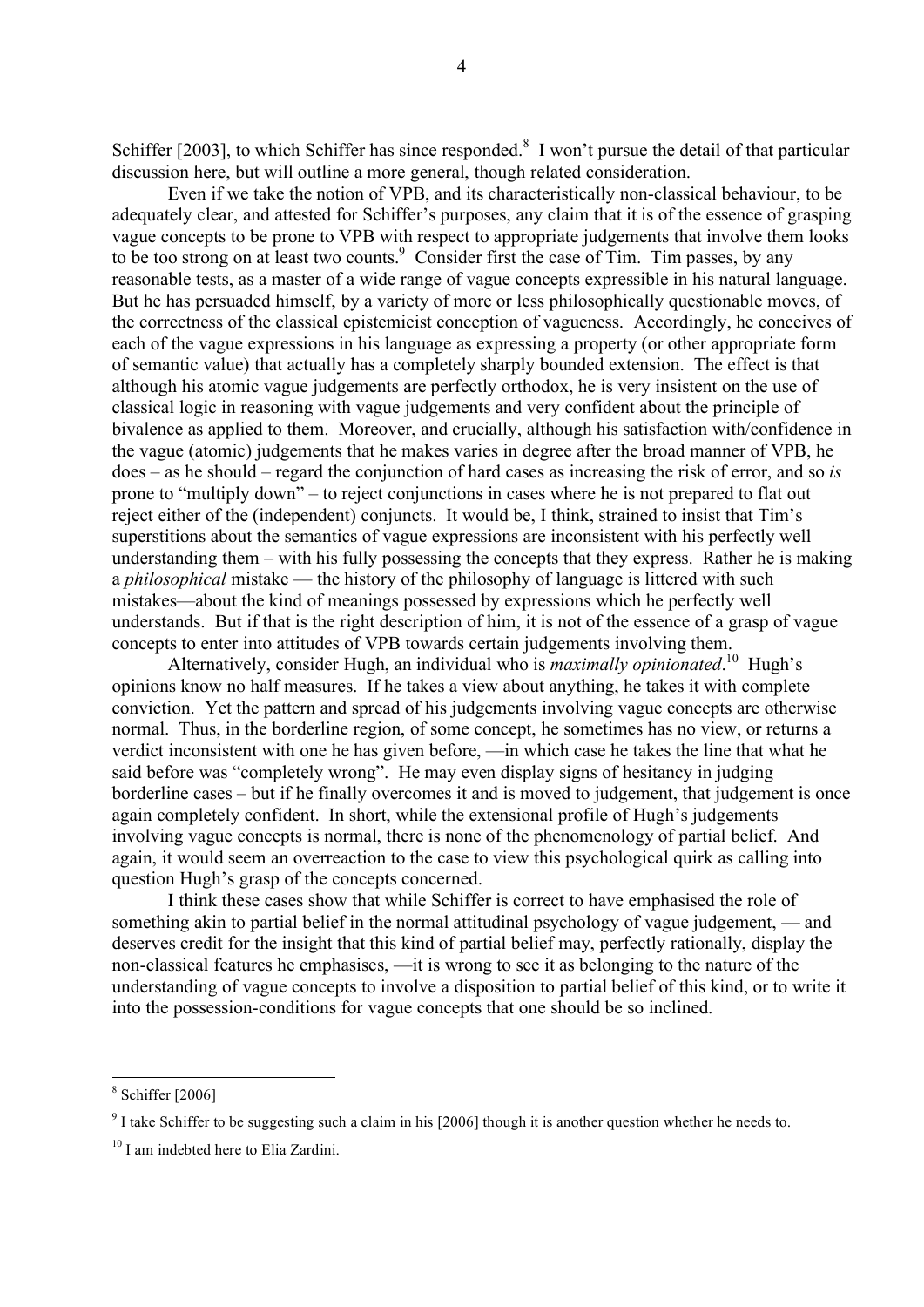#### §2 *Verdict Exclusion*

"Verdict" is here a term of art. A *verdict* about a statement involving a vague concept is a judgement that it takes one in particular of the two polar values, true and false. The thesis of Verdict Exclusion (VE) is that for borderline cases of the concept concerned, no such verdict can be an expression of knowledge. Concerning (VE) itself, three possible views are relevant: (i) that it is known to be false — so known that knowledgeable verdicts, of truth or falsity respectively, are possible for, say, predications of a vague concept of its borderline cases; (ii) that it is known to be true — so known that borderline cases are cases where knowledge of the relevant kind of verdict is impossible; and (iii) agnosticism — that neither view about the status of (VE) is mandated. Schiffer's view is (ii), a contention that he finds intuitive and regards as enforced in any case by the role of VPB in the individuation of borderline cases.<sup>11</sup> I, by contrast, believe that the correct stance overall is (iii): we should be agnostic about the possibility of knowledgeable verdicts in borderline cases.

The disagreement is crucial. Verdict Exclusion is no less a nodal issue for the proper characterisation of vagueness than Third Possibility, in whose rejection Schiffer and I, as noted, concur. In my view, a repudiation of both Third Possibility and Verdict Exclusion — that is, a rejection of both theses as *unjustified* — belongs with a more general *liberal* stance concerning the epistemic nature of borderline cases. In this section, I will outline some motivations for liberalism and defend it against certain objections, including some of Schiffer's. However what I take to be Schiffer's principal reason for endorsing (VE)— and hence for rejecting liberalism—has to do with his conception of VPB as independently excluding potentially knowledgeable *belief*. <sup>12</sup> The issues around that impress me as very difficult, and I must reserve discussion of them for another occasion.

Schiffer and I are both impressed by the datum that ordinary speakers do not treat the borderline area of a vague distinction as one where competence mandates silence or suppression of any inclination to offer a verdict, however qualified. If something is on the borderline between red and orange, say, it won't call your competence with those concepts — or your eyes — into question if you are inclined to describe it as red, or for that matter as orange. One is *entitled*, if one is so moved, to a verdict in the borderline area, so entitled — presumably —to the opinion which that verdict expresses.

A perhaps more forceful expression of this entitlement intuition —since free of any demand on one's preferred understanding of "borderline cases"—is this. Consider any typical soritical series running from clear instances of F to clear instances of non-F by steps small enough to service a sorites paradox as plausible as any. Then— this is the intuition— there will be no element of this series about which it is *mandatory* to return neither the verdict "F" nor the verdict "non-F". A polar verdict is always permissible provided it is sincere; there are no cases that mandate a third possibility type of response. If someone prefers to understand "borderline case" in such a way that the knowledge that something is a borderline case ought to inhibit any verdict, then a way of expressing the entitlement intuition is that there are no clear—definite— borderline cases in a typical sorites series. The clear cases on the other hand are those where only one polar verdict is permissible.

*Liberalism* is the simplest theoretical accommodation of the entitlement intuition. It is the view that it is always permissible to return a verdict about a borderline case simply because it is —

 $11$  See Schiffer [forthcoming], sections 6 and 7

 $12$  I take his view to be that the sort of qualified acceptance involved in VPB-ing P to some significantly greater degree than not-P is categorically unsuited to serve as the doxastic ingredient in knowledge.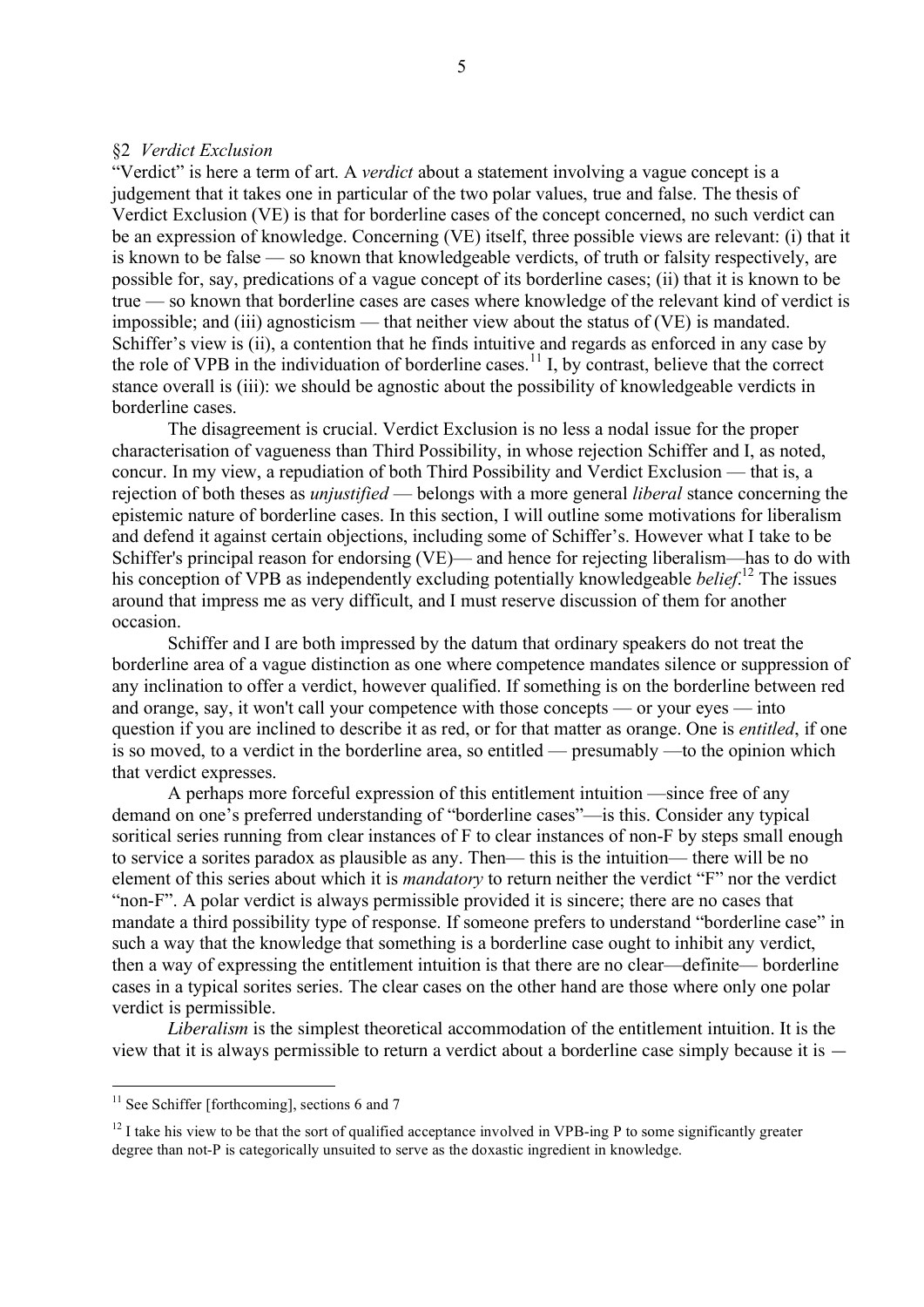in a sense we need to clarify — *open* what to think about such cases and open, indeed, whether in thinking one thing in particular, you are knowledgeable. This openness is, at a minimum, what goes with agnosticism about Third Possibility and Verdict Exclusion respectively: if neither thesis is justified, there is no call to stifle aspects of our natural practice and inclinations to judgement that would be inappropriate if they were true.<sup>13</sup>

Let me quickly summarise some considerations which I take to support liberalism and then —in the next section—respond to some objections to it. First, to emphasise the implausibility of the idea of a datum of Third Possibility. If Third Possibility were known to obtain, even if in just one case, we would know that any polar opinion about that case was mistaken. But we do not behave as though we think we know any such thing: someone who returns a (perhaps suitably qualified) polar verdict about a borderline case is never thereby automatically treated as revealing a mistake, or incompetence —rather we feel, to repeat, that they are, ceteris paribus, precisely entitled to their opinion. The manifestations of judgement of borderline cases include hesitation, inability to form an opinion, weakness of opinion, instability of opinion, and conflict among judges whose competence is not in question. But convergence in patterns of hesitation, or non-opinion, still less any sense that 'no opinion' is sometimes the uniquely appropriate response, is at best contingently (and doubtfully) involved. Mastery of a vague concept seems to involve no essential exercise of a concept of any kind of third possibility.

Now to Verdict Exclusion. If (VE) were known to obtain, even if in just one case, we would know that any polar opinion about that case was, whatever else, not the product of a successful feat of cognition. It would be something caused, no doubt, by relevant features of the case but not a fitting cognitive response to them. And if (VE) we known to obtain generally in the borderline area, then our propensity to verdicts — albeit weak and unstable verdicts—about cases lying within it would seem to amount to no more than a kind of cognitive incontinence. It seems that to know such a thing about opinions one is inclined to form should have the effect of undermining them. So knowledge of Verdict Exclusion is also in tension with the entitlement intuition. Our sense is that no matter what case in a sorites series we consider, it is consistent with full perceptual and conceptual competence if someone takes a (perhaps suitably qualified but) polar view of it. There are no cases, even towards the 'middle', where it is eo ipso incompetent to have a (suitably qualified) polar view. However a presumption of knowledgeability—or at least warrant—is a condition of rational opinion: for a rational judge, judging that P is judging that P is what one *ought* to think. But one who thinks that (VE) is known says in effect that we know that there is no mandate for opinion in some cases in a sorites series—there is, in borderline cases, nothing that ought to be thought. In such cases, thinking that P is what one ought to think, is therefore *mistaken*. (VE) thus has the effect that opinions which, according to the entitlement intuition, are consistent with competence, are ungrounded and hence *not* competent. If (VE) is part of the best theory of vagueness, then the best theory is one according to which our actual practice in all but definite cases is irrational/incompetent. It is hard to envisage that a *best* theory should have that feature.

Finally, there are difficulties for (VE) involved in its interaction with principles of Evidential Constraint (EC). The best formulation of the latter for any particular type of judgement is doubtless going to be controversial. But (EC) is undeniably intuitive for secondary qualities generally and for a wide class of predicates of casual observation—"heap", "bald", etc., —that

<sup>&</sup>lt;sup>13</sup> In refusing to affirm that no verdict about a borderline cases can be knowledgeable, the liberal does not, of course, intend to exempt such verdicts from other normal controls on knowledge ascription — the point is only: we have no justification for thinking that knowledgeability is excluded just by a verdict's concerning a borderline case.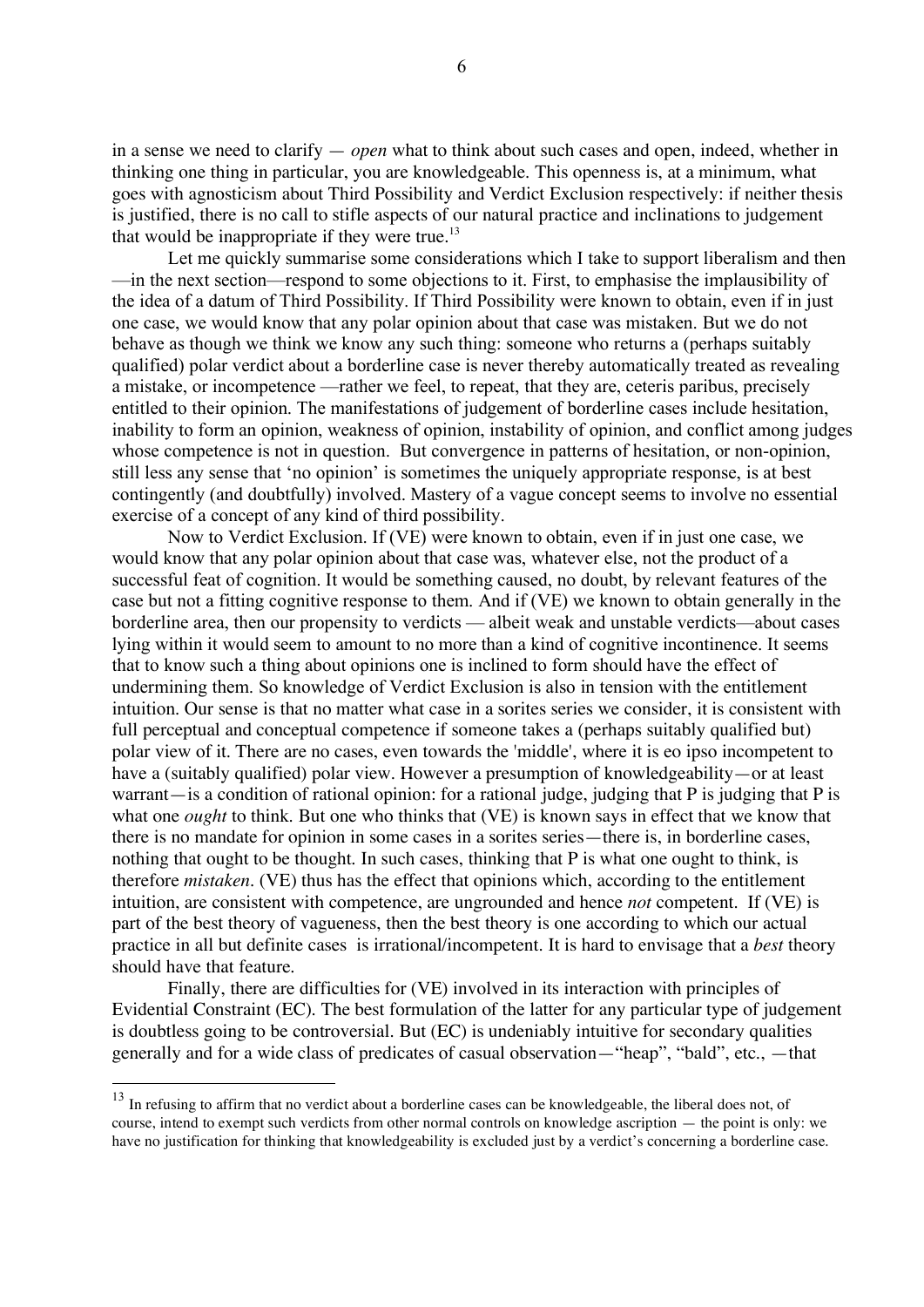foster sorites paradoxes. We are not, intuitively, up for the idea of baldness that cannot be recognised as such in principle, or heaps whose heaphood would elude the detection of even the most fortunately situated judge. Yet if Verdict Exclusion were known to obtain, even if in just one case, we would know that  $(EC)$  —in the form of the two conditionals:

If P, then it is feasible to know P

If not-P, then it is feasible to know not-P

—would have to fail in that case (on pain of the obvious contradiction.)

This, it seems to me, is simply too strong a result to swallow. Maybe (EC) is controversial,<sup>14</sup> and perhaps it is implausible for certain vague expressions.<sup>15</sup> But it is already a problem if it is not implausible for all — since our knowledge of (VE) is being supposed to be characteristic of borderline cases without exception: if (VE) and (EC) are (known to be) inconsistent, the plausibility of taking (VE) to be known for an arbitrary vague predicate, say, is hostage to that of taking it that we actually know that (EC) fails for it. The proponent of (VE) owes an explanation of what he takes the content of this knowledge to be. And if it is, as naturally construed, that colours, baldness, heaps and so on can all be undetectable, even under unimprovable conditions of observation, then I do not think we do know anything of the sort, for a very wide class of vague concepts.<sup>16</sup>

## §3 *Stabilising liberalism*

On the other side, there are a number of more or less intuitive objections to liberalism, some amounting to direct arguments for (VE). While the matter requires a much fuller treatment than I have space for here, I'll try to address at least some of the anti-liberal considerations known to me and point up some of the issues on which further clarity is needed.

If *Definitely* P, then it is feasible to know P

If *Definitely* not-P, then it is feasible to know not-P

This is no help, however without a developed account of the difference in the truth conditions of the original and weakened formulations, and a story about how exactly the original versions are supposed to fail. Recall that, as noted in the main text, even the supposition that we do not know that the original conditionals fail is inconsistent with the claim that (VE) is known.

Here is a related point, due to Zardini. Consider the claim— with which the epistemicist is comfortable, though not, I would imagine, Schiffer  $-$  that some nth case in the series is such that either it is  $F$  (say, looks red) and we cannot feasibly know that or it is not-F and that we cannot feasibly know that. Formally,

 $(\exists n)\{(\text{Fn }\<\text{it is feasible to know (Fn))}\}\vee(\sim\text{Fn }\<\text{it is feasible to know }(\sim\text{Fn})\}$ 

That is something which, if we do not believe that there is any such n, we may very well want to *deny*. Intuitionistically and classically, the denial is equivalent to:

(\*)  $(\forall n)\{\sim(Fn \& \sim it \text{ is feasible to know } (Fn)) \& \sim(\sim Fn \& \sim it \text{ is feasible to know } (\sim Fn))\}$ 

And (\*) is already enough to yield aporia when conjoined with (VE). (VE) is inconsistent with the denial that there are any elements in a sorites series for *looks red* which look red but cannot be known to do so, or which don't look red and cannot be known to do that. If (pace the epistemicist) one can rationally doubt there are any such elements, one cannot coherently endorse (VE).

<sup>&</sup>lt;sup>14</sup> It is, of course, in tension everywhere with Williamson's thesis that knowledge is subject to margins of error in a sense that requires that knowing that P holds of circumstances C entails that any case within some fixed margin of difference of C is also a case where P holds. I'll come back to this below.

<sup>&</sup>lt;sup>15</sup> Schiffer [forthcoming] suggests "brave".

<sup>&</sup>lt;sup>16</sup> Schiffer [forthcoming] suggests that the motivation for EC confuses the above conditionals with the (in the relevant, plausible cases) acceptable weakenings: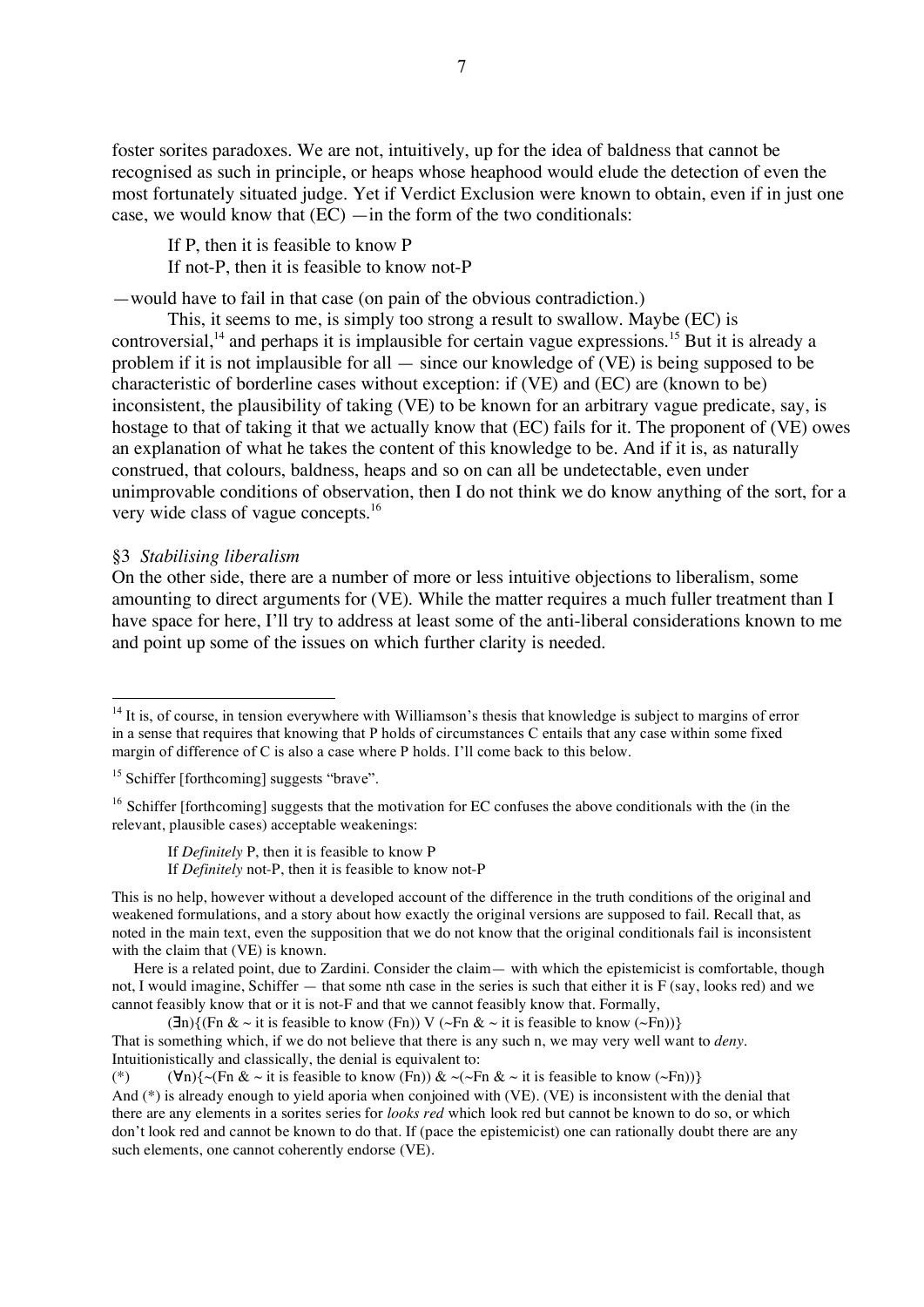Schiffer himself<sup>17</sup> offers two intuitive thoughts on behalf of (VE). The first, very simply, is

that

"it's as much of a platitude to say that

If someone knows that S, then it's determinately true that S

as it is to say that

If someone knows that S, then S."<sup>18</sup>

Assuming the standard kind of characterisation of S's being borderline, viz. that it is neither determinately true that S nor determinately true that not-S, it follows that no-one ever knows a borderline S. But I reply that Schiffer's platitude is clearly that only if "determinately" carries the sense of a kind of particle of emphasis, like "actually' in one common kind of use, or "indeed". When it is so understood, to characterise a borderline case for S as a situation where it is neither determinately true that S nor determinately true that not-S is, in effect, to endorse Third Possibility —which Schiffer does not.

Schiffer's second intuitive thought invites us to reflect

"on one's epistemic position when confronted with what one knows to be a borderline proposition. Suppose that you are holding a ball in your hands in circumstances that are as good as you can conceive of them getting for judging the ball's color. You are certain you know what color the ball is, whether or not you have a word for that color in your vocabulary; you know that you have mastery of the concept of red; and you know with certainty that the color you know the ball to have is not one you can now justifiably say either is or is not red. Furthermore, you cannot even *conceive* of how, given all you know, you could come to have warrant for judging either that the ball is red, or that it isn't red. You rightly take yourself to be in the best possible position to verify whether or not the ball is red, and you can't imagine what you could conceivably find out that would give you knowledge that the ball was, or wasn't, red. Given all that, I would think that you would be entirely justified in thinking that it's impossible, given the obtaining facts, for you, or anyone else, to know whether or not the ball is red. Examples involving any other sorites-prone concept can be used to make the same point."<sup>19</sup>

I think the portion of this up to but excluding the last two sentences nicely characterises some of the phenomenology of quandary.<sup>20</sup> It is indeed in such a situation hard to conceive of any improvement in one's epistemic position which one could foresee would sway the balance. But to find oneself unmoved to an opinion by evidence of which one has no clear conception of a possible improvement justifies the claim that there is no knowing in the case in question only if one knows, first, that one's lack of a clear concept of a possible improvement is an indicator that there is no possible improvement—which raises interesting issues which I will not here go into—and, more crucially, second, that one's present evidence is not enough for knowledge: that had one been moved to a verdict on the basis of the very same experience and collateral beliefs, one's present quandary discloses that being so moved would have been inappropriate, rather than the other way round. But you don't know that. Had you in the same circumstances been moved—marginally—to the opinion that the ball is red, it would go with that opinion to think that coming to no view in the same circumstances would—marginally—underplay the evidence. Do you know now that that would be an inappropriate reaction?

 $17$  Schiffer [forthcoming], p. ??

 $18$  Schiffer [forthcoming], p. ??

 $19$  Schiffer [forthcoming], p. ??

<sup>&</sup>lt;sup>20</sup> Although the bit about knowing "with certainty that the color you know the ball to have is not one you can now justifiably say either is or is not red" is too strong.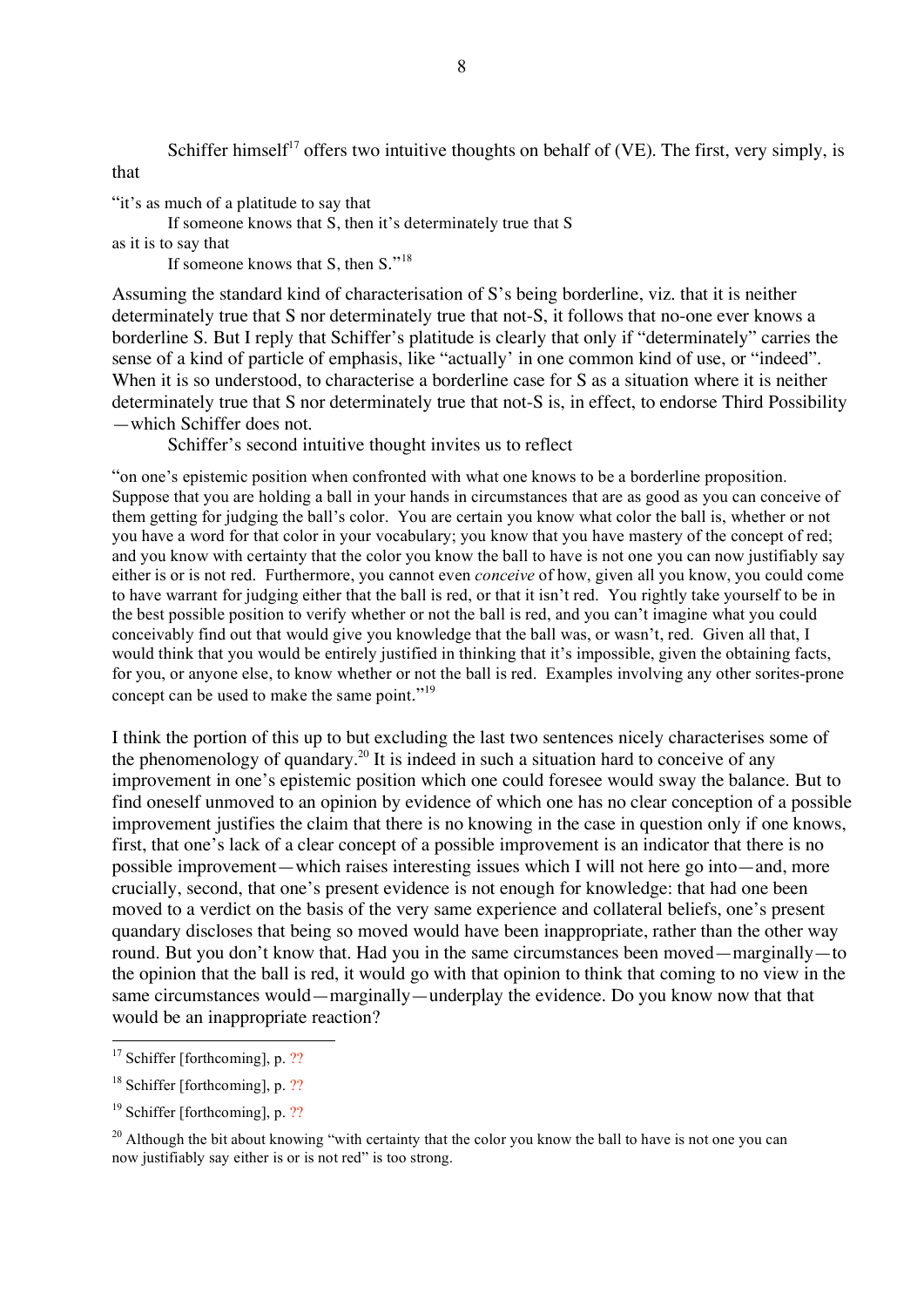Here next is an argument<sup>21</sup> that purports to commit liberalism to an actual contradiction. Suppose that Aye and Nay come to different (but suitably qualified) polar verdicts about a borderline case of F. Liberalism — specifically, agnosticism about (VE) —seems committed to saying that it is not known that Aye is not knowledgeable, and it is not known that Nay is not knowledgeable. But this pair of claims, given only uncontroversial proof-theoretic properties of knowledge, is unstable. For the latter claim seems to imply that

 $\sim$ K( $\sim$ K $\sim$ (Fk)),

and the former that

 $\sim$ K( $\sim$ K(Fk))

And from these, given factivity and closure for 'K', we get, by elementary moves, that  $\sim$ K(Fk) &  $\sim$ K $\sim$ (Fk)

So: on the —apparently—liberal supposition that it is not known that either polar verdict is not knowledgeable, we appear to have shown that neither polar verdict *is* knowledgeable! This conclusion will go for all polar disagreements about borderline cases. So in no such disagreement is any knowledgeable opinion involved, just as VE requires, and contrary to liberalism.

I think the right reaction to this objection is that it points up the need for a distinction in the interpretation of the various occurrences of the operator "K". Liberalism indeed cannot be coherently expressed otherwise. But what distinction? The general idea is that we try to be open to the possibility that any particular opinion about a borderline case may be knowledgeable, including both one's own, if one has one, and that, possibly conflicting, of others. But obviously, if Aye's opinion is that P, then she ought to think that anyone who thinks otherwise is wrong, so not knowledgeable. What liberalism requires is that, consistently with thinking that he doesn't know, Aye should somehow nevertheless allow that Nay *could* be knowledgeable, even thinking what he actually does in the world as it actually is. What is the modality there?

It's the same as that whereby, when you hold any opinion of which you are not entirely sure, you may concede, consistently with retaining that opinion, that you *could* be wrong. I carefully count the marbles in a bag, and get a largish number. If I am right about the number, then given the way I arrived at my belief—by a careful count—it seems reasonable to say that I know what it is. But perhaps you nag me that even careful counts can involve error when largish numbers are involved, and I am thereby moved to concede that I could be wrong. What is the content of that concession? It had better not be tantamount to the admission that I *do not* know, after all, my belief may be true and formed by careful execution of a reliable, indeed canonical method. So the concession needs to be weaker. But nor does it seem entirely happy to view me as admitting that I do not know that I know; for if we are understanding knowledge in enough of an externalist way to allow that I may still *actually* know the number of marbles in the bag, the thought invites itself that I may still (so to say, externally) actually know that I know that I do. A better suggestion is that what I concede is *the right to claim* to know. I opine that P but I do not claim to know that P, though nor do I admit that I do not know it.

So, let's try that distinction in the context of Aye and Nay: Aye's opinion that P commits him to holding that Nay does not know not-P; but Nay's knowing not-P is nevertheless consistent with everything that Aye regards herself as *in position to claim to know*—since she does not regard herself as in position to claim to know P. Nay's knowing not-P is a possibility for Aye in that somewhat qualified sense of epistemic possibility. Again, this is not the same as saying that it is consistent with everything Aye *in fact* knows—not if one thing she may in fact know is P.

 $21$  From Rosenkranz [2005]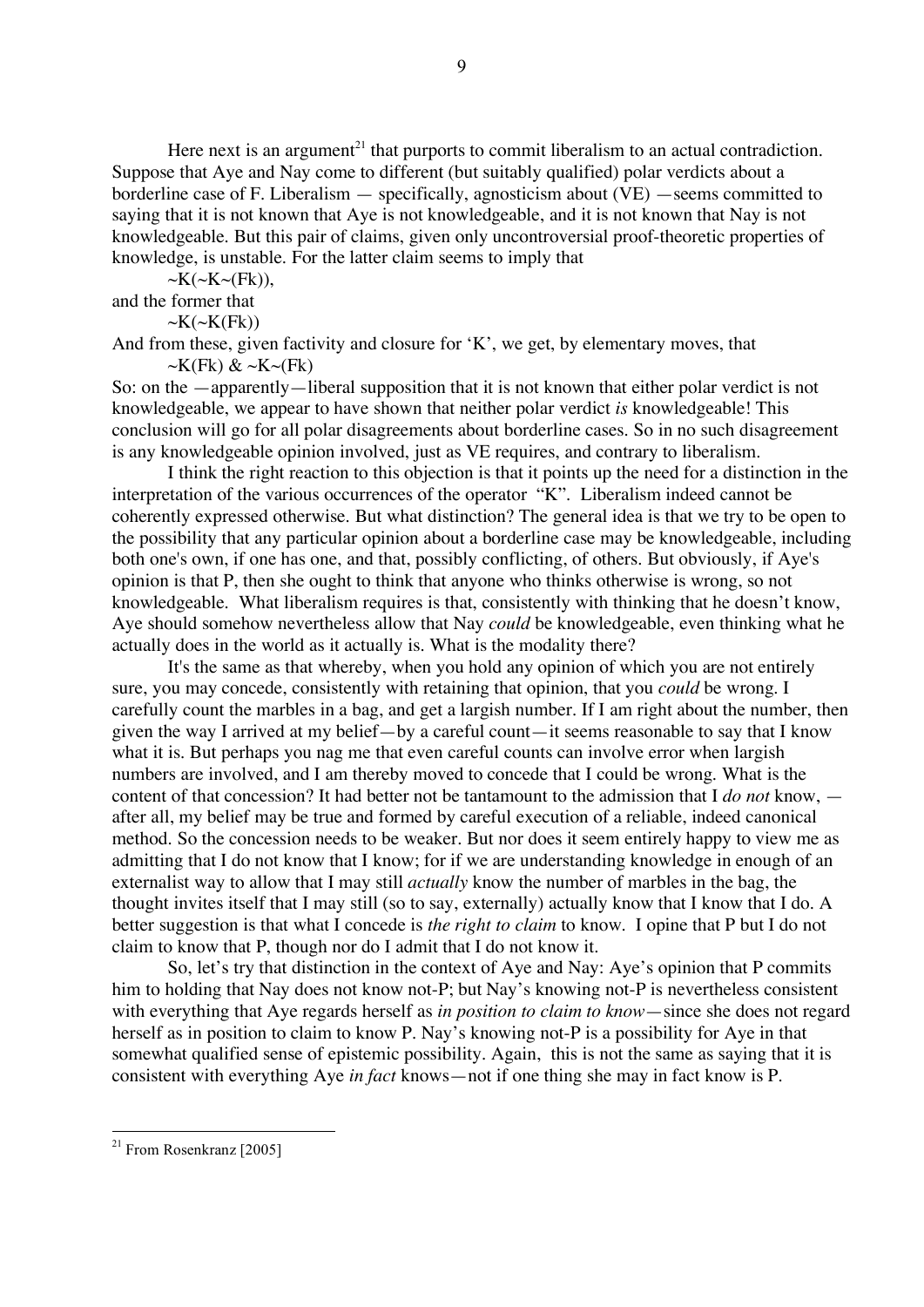The crucial thing is thus that, when moved to a verdict in the borderline area, one is in no position to *claim to know* (although still in position to consider that one may know.) This requires, to stress, that the things which one is in position to claim to know are a potentially narrower class than those which in fact one does know. Indeed it requires, I readily acknowledge, a more general account of the notion of one's "being in position to claim" and an explanation of its potential to carry a narrower extension than one's actual knowledge. I do believe in the good standing of and need for such a notion, but I cannot argue for that here.<sup>22</sup>

To review the original argument in the light of this distinction. Let "RP" express that one is in position to claim to know P. Then the ingredients in the liberal supposition become

 $\sim R(\sim K \sim P)$ , and

 $R(\sim K)$ 

Given that R is closed, (and K factive) we still get

 $\sim$ RP and  $\sim$ R $\sim$ P

But that is now no problem—just the (agnostic) result that no one is in position to claim knowledge of a verdict in a borderline case.

To summarise, both the following liberal-seeming claims —

1. No-one is in position to know that any polar verdict about a borderline case is, just in virtue of its subject matter and specific polarity, not knowledgeable.

2. No-one should commit themselves to thinking that any particular polar verdict about a borderline case is, just in virtue of its subject matter and specific polarity, not knowledgeable —

are incoherent and are no part of the commitments of liberalism. The first commits one who endorses it to the premises of the Aye-Nay reductio. The second is inconsistent with the entitlement intuition, since anyone who takes a polar view of a borderline case naturally commits themselves to thinking that the opposing view is false, and therefore not knowledgeable. What, I am suggesting, *is* a commitment of liberalism is this

3. No-one is in position to claim to know that any polar verdict about a borderline case is, just in virtue of its subject matter and specific polarity, not knowledgeable.

We are entitled, when so moved, to have polar opinions about borderline cases. When we do, we are committed to thinking that contrary such opinions are not true, and so not knowledgeable. But we are in no position to claim to know that a given such opinion is not true, or not knowledgeable. And we are also in no position to claim to know that a given such opinion is true, or is knowledgeable.

There is one final powerful-looking extant argument in favour of (VE), and hence antithetical to liberalism. It is Timothy Williamson's argument that inexact knowledge requires a *margin for error*, with the latter notion understood in such a way as to entail that cases within a fixed margin of difference from a case known to be F are likewise F. This enforces the negation of the claim that all the EC-conditionals of the form,

If Fk, then it is feasible to know that Fk,

 $22$  It is argued for in Wright [forthcoming].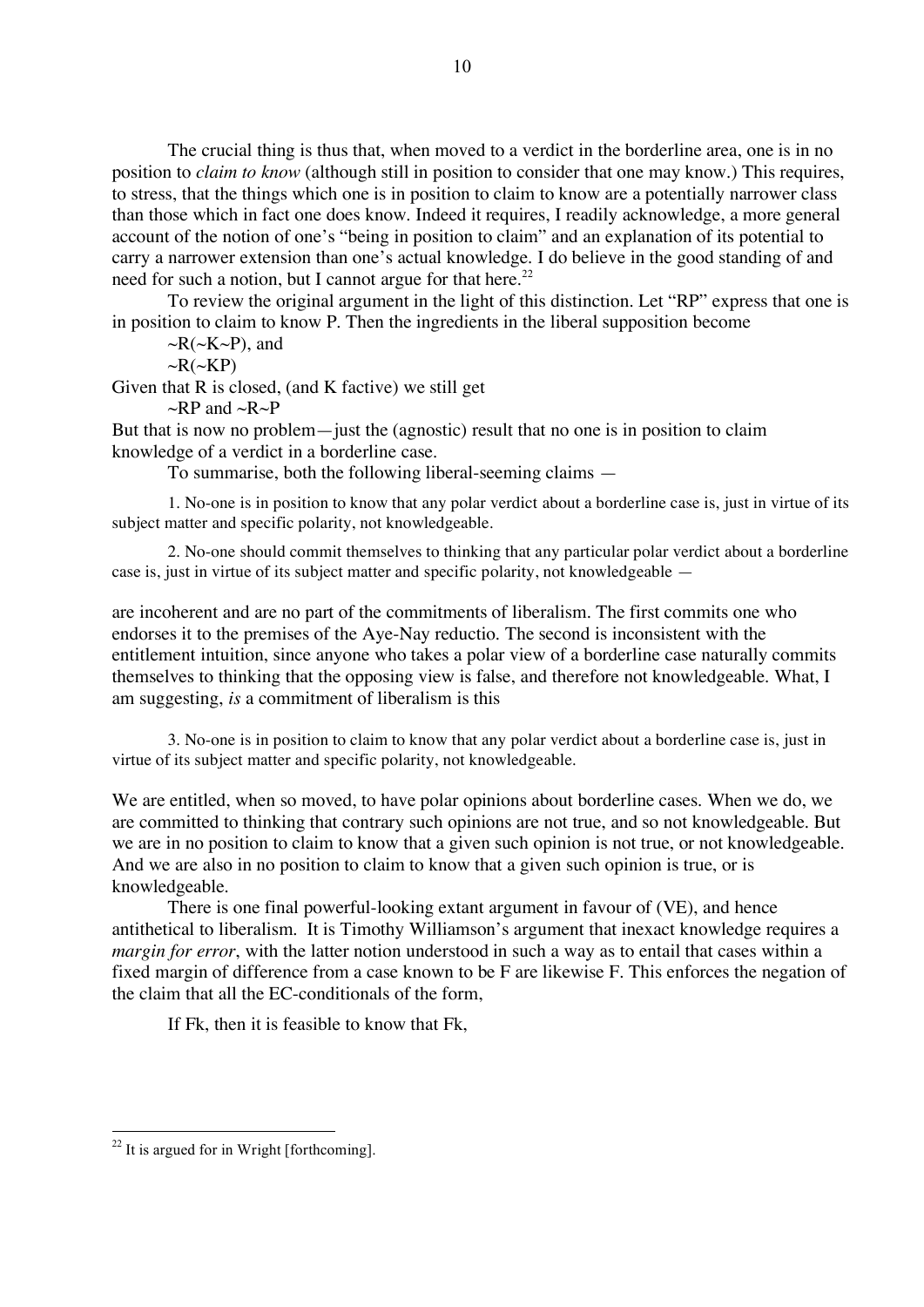for k an element in a given sorites series, are true.<sup>23</sup> It dos not, except classically, enforce the idea that some in particular are false; it does not, except classically, even preclude thinking that there is none that is false; not does it force us to conceive of the falsity of such a conditional as consisting in the F-ness of the relevant k but unfeasibility of knowledge that Fk. There is therefore a project, for those, like the present author, for whom intuitionistic distinctions will be respected in the logic of choice for vague statements, of exploring whether or the extent to which Williamson's argument might somehow be stopped short of full out contradiction with liberalism. But my own expectation is that something will have to give here. Williamson's proposal is driven by two thoughts: (i) that knowledge requires reliability of the relevant method of belief formation, and (ii) that in creatures of limited powers of discrimination, reliable detection of a characteristic will be compromised if changes too slight for them to discriminate can make the difference between its applying and its failing to apply. There is evident merit in both thoughts. Where there may be room for manoeuvre is over whether, as best understood, they properly combine to enforce the general truth of Williamson's putative corollary, that cases within a fixed margin of difference from a case known to be F are likewise F. But the matter needs a careful separate treatment — something I cannot embark on here. 24

Specific arguments apart, it is clear that there is a strong intuitive pull, felt by many philosophers of very different theoretical predispositions about vagueness, to accept (VE). What is the root of it? One motivation, undoubtedly, is the intuitive predilection for Third Possibility conceptions of borderline cases. Another is the questionable idea that knowledge requires subjective certainty, coupled with the thought that the borderline region is one of often tentative, uncertain opinion. A third would regard the characteristic instability of opinions in the borderline region as disqualifying them as knowledge—but that wouldn't justify the modal component in (VE): those drawn to it are unlikely to feel any better about a verdict about a borderline case which just happened to be stable. My guess is that the single most powerful pre-theoretic motive for endorsement of (VE) is the idea that the opposed contention, that knowledge in borderline cases is possible, owes a concrete conception of a number of matters that present as moot, to say the least — indeed as imponderable. What kind of fact could it be that a case on the borderline of "red" is actually red?— won't one need recourse to something approaching the epistemicist's idea of inscrutable semantic mechanisms linking the predicate to a property of which we may have no adequate conception to make sense of such a fact? And if one goes in that direction, what would make an opinion that happened to coincide with the fact knowledgeable?

In short, it looks as though a worked out denial of (VE) will involve all the problems that discourage most from endorsing epistemicism, together with the additional baggage of explaining how the kind of sublimated facts in which epistemicism believes are in principle open to knowledge. But *if* this is the primary, most basic motive for endorsing (VE), it should come with a sense of liberation to realise that a justifiable recoil from this cluster of issues and problems should actually motivate no such thing. We are not, in denying that (VE) is justified, affirming its negation. We incur none of the distinctive obligations of that affirmation. The liberal view is that we do not know (VE); but nor do we claim to know that knowledge is possible in the borderline area. We have, accordingly, no obligation to provide a further account of the facts of which it would be knowledge or of how knowledge of them might be reached.

<sup>&</sup>lt;sup>23</sup> We assume that each successive element in the sorites lies within the relevant margin of difference of its predecessor.

<sup>&</sup>lt;sup>24</sup> Useful discussion bearing on the issue may be found in Mott [1998], Williamson [2000b], and Egré [2006]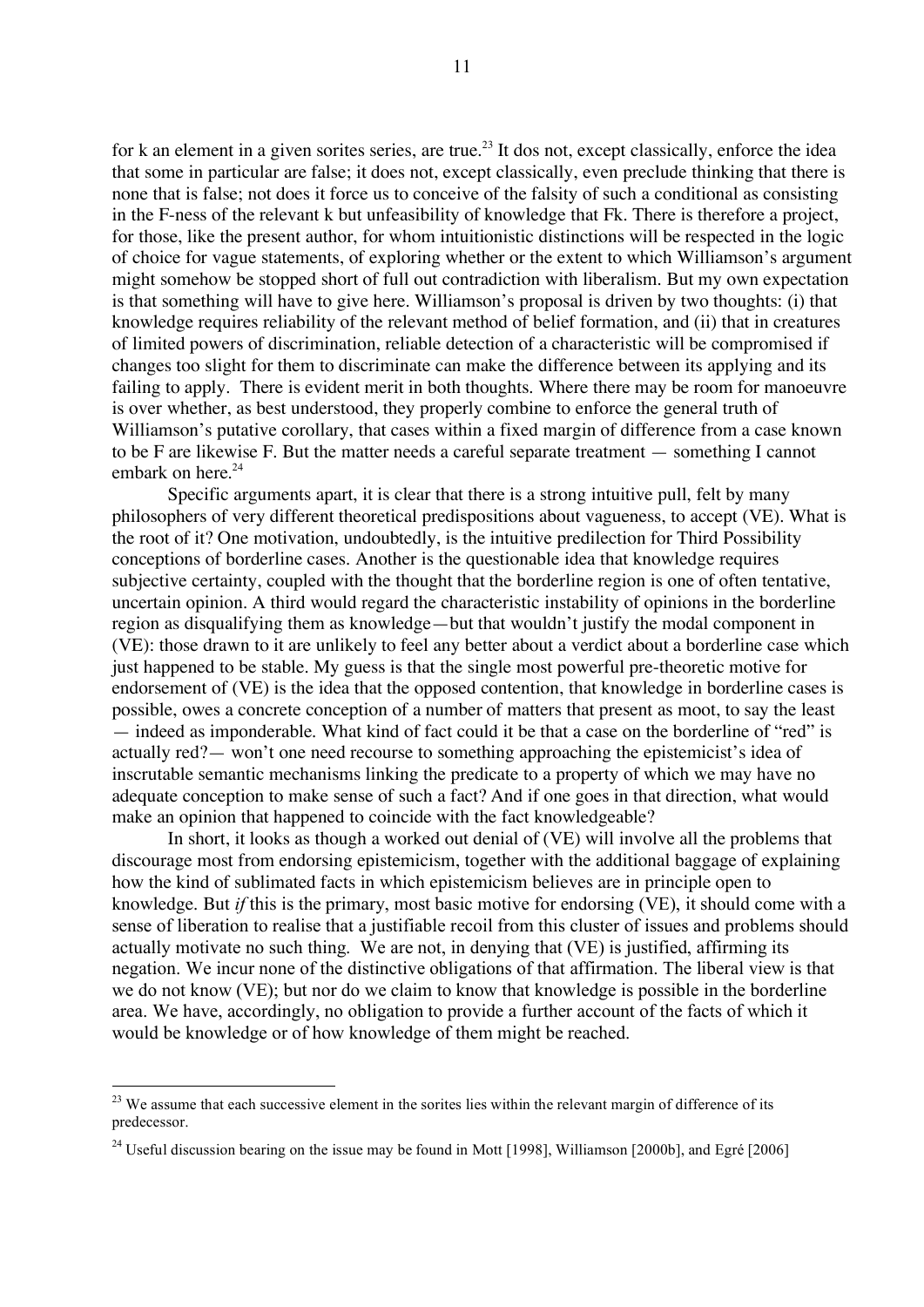§4 *Quandary and the Characterisation problem*

I turn to the question of whether the notion of quandary might be usefully deployed to address the characterisation problem. An early decision needs to be taken about the form in which to try to address the problem, since there are several interrelated questions here. They include:

(1) In what does the vagueness of a vague expression consist?

(2) What is a borderline case object/item?

(3) What is a borderline proposition?

One natural proposal is to try to answer  $(3)$  first, after which the answers to questions  $(1)$  and  $(2)$ can respectively consist in elaboration of these two basic thoughts:

(1) That the vagueness of E consists in the fact that its presence in token utterances results, in certain circumstances, in their expression of borderline propositions;

(2) That a borderline case item is the subject of a borderline proposition.

The following remarks are offered under the aegis of this natural proposal.

In earlier work, I characterised the notion of a quandary as follows:<sup>25</sup>

Proposition P presents a thinker T with a Quandary in circumstances (of evaluation)  $C^{26}$  if and only if, in C,

(i) T does not know whether or not P

(ii) T does not know any way of knowing whether or not P

(iii) T does not know that there is any way of knowing whether or not P

(iv) T does not know that it is (metaphysically) possible to know whether or not P

I also suggested that it would be wrong to add

(v) T knows that it is not (metaphysically) possible to know whether or not P

for reasons included in and elaborated upon by the discussion of the preceding sections. It is a consequence of the proposal *sans* clause (v) that the less cognitively adept a thinker, the easier it will be to confront her with quandary—since she only has not to know various things. Indeed she doesn't even have to be able to wonder whether or not P. Clearly there is therefore no prospect of capturing the notion of a borderline proposition by reference to the propensities of actual thinkers to be put in quandary by it. We will need to consider thinkers of some degree of conceptual and cognitive sophistication.

A first shot at a characterisation in terms of quandary of a borderline proposition might run as follows:

P is borderline in circumstances C iff a conceptually and perceptually fully competent thinker T could be put in quandary by P in C

The intuitive thought is that, while quandary is never a mandated response to a borderline situation, it is always a *possible* one quite consistently with full and proper cognitive functioning and grasp of all relevant concepts. In a clear case, by contrast, to fall into quandary is *not*

 $25$  Wright [2001]

<sup>&</sup>lt;sup>26</sup> The relativity to circumstances of evaluation is for the obvious reason: the very same proposition can be a quandary in one set of circumstances and clearly true in another. But the relativity might be compounded for vagueness-unrelated reasons if one's conception of proposition allows propositional truth to be relative to time, or standards, etc.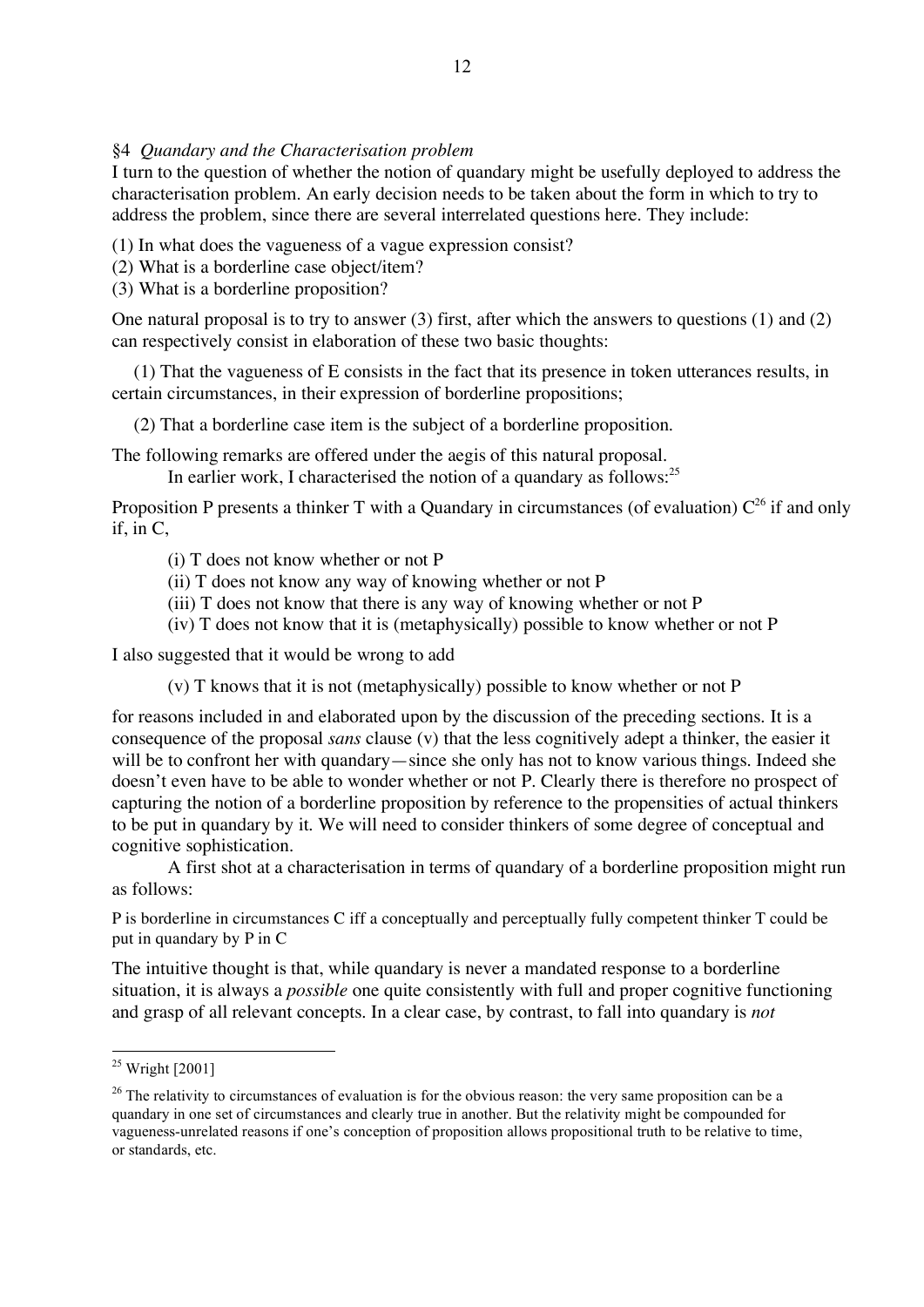consistent with full and proper cognitive functioning in appropriate respects together with grasp of all relevant concepts, since the clear cases mandate a verdict. Notice that this strategy of characterisation grants that quandary is not a characteristic mental state associated with the appraisal of a borderline proposition—not if "characteristic" means widespread and typical. It is the *possibility* of quandary, consistently with full competence in all relevant respects, that is crucial, not the actual prevalence of it.

The first shot characterisation, however, is still manifestly insufficient. The problem is that there are non vagueness-related quandaries. A thinker of arbitrary conceptual and perceptual indeed, mathematical— competence may very well meet all four clauses with respect to Goldbach's Conjecture, for example: a proposition in which there is no relevant form of vagueness, and which accordingly has no claim to be a borderline proposition. And moral dilemmas hold out the prospect of another region of quandary: finding myself in a situation in which all possible courses of action conflict with one or another of my values, I may consider myself apprised of all relevant non-moral facts and quite reasonably be perfectly agnostic about the prospects of adjudicating between the competing values concerned. In that case P, i.e., some proposition of the form: "A is the best thing to do in the circumstances", may very well present me with a quandary. True, there are almost certain to be vague concepts involved in P; but it seems likely to be a misdiagnosis of the source of the quandary posed by a moral dilemma to locate it there.

Goldbach's conjecture and the wider class of propositions that it represents—propositions, whether or not mathematical, for which we have no assurance of decidability—are, I think, easy to exclude by a well-motivated modification of the first shot proposal. What is striking about these cases is that quandary is mandated—a fully competent thinker *ought* to regard Goldbach as presenting a quandary. That is in crucial contrast to the situation of borderline cases, at least as construed by liberalism. So it looks as though the first shot should be followed by a second shot beginning like this:

P is borderline in circumstances C iff

(i) a conceptually and perceptually fully competent thinker T *could*, consistently with those competences, be put in quandary by P in C; and

(ii) Such a T is not *required* to be put in quandary by P in C; and….

—though only so beginning, since something now needs to be added to address the quandary of moral dilemma. There are other possible quandaries too: if one is persuaded of the possibility of faultless disagreement in matters of taste, for example, there looks to be potential for quandary in the situation of a bystander considering which of the protagonists in such a disagreement may be right.

There is now a tactical issue. We could proceed by trying to track through all possible varieties of quandary, hoping to find a clause for each to distinguish it from the vagueness-related cases. But it is not clear what degree of insight might be expected along that path. Better, if we can, to say something which captures the nature of vagueness-related quandary in one cast, as it were, thereby systematically contrasting it with all the other kinds. How might that be accomplished?

Here is a tempting thought: perhaps this is the place to re-invoke VPB. It is not implausible that either of the conflicting claims in a moral dilemma might—by one for whom it is not a dilemma—be endorsed as strongly as you like without any necessary implication of some form of incompetence. Likewise for the ingredient claims in a putatively faultless disagreement on a matter of taste. But can any thinker who is fully competent in relevant respects endorse a verdict about a vague judgement strongly—as strongly as you like—which, for another relevantly fully competent thinker, presents a quandary? In a borderline case, where quandary is consistent with competence,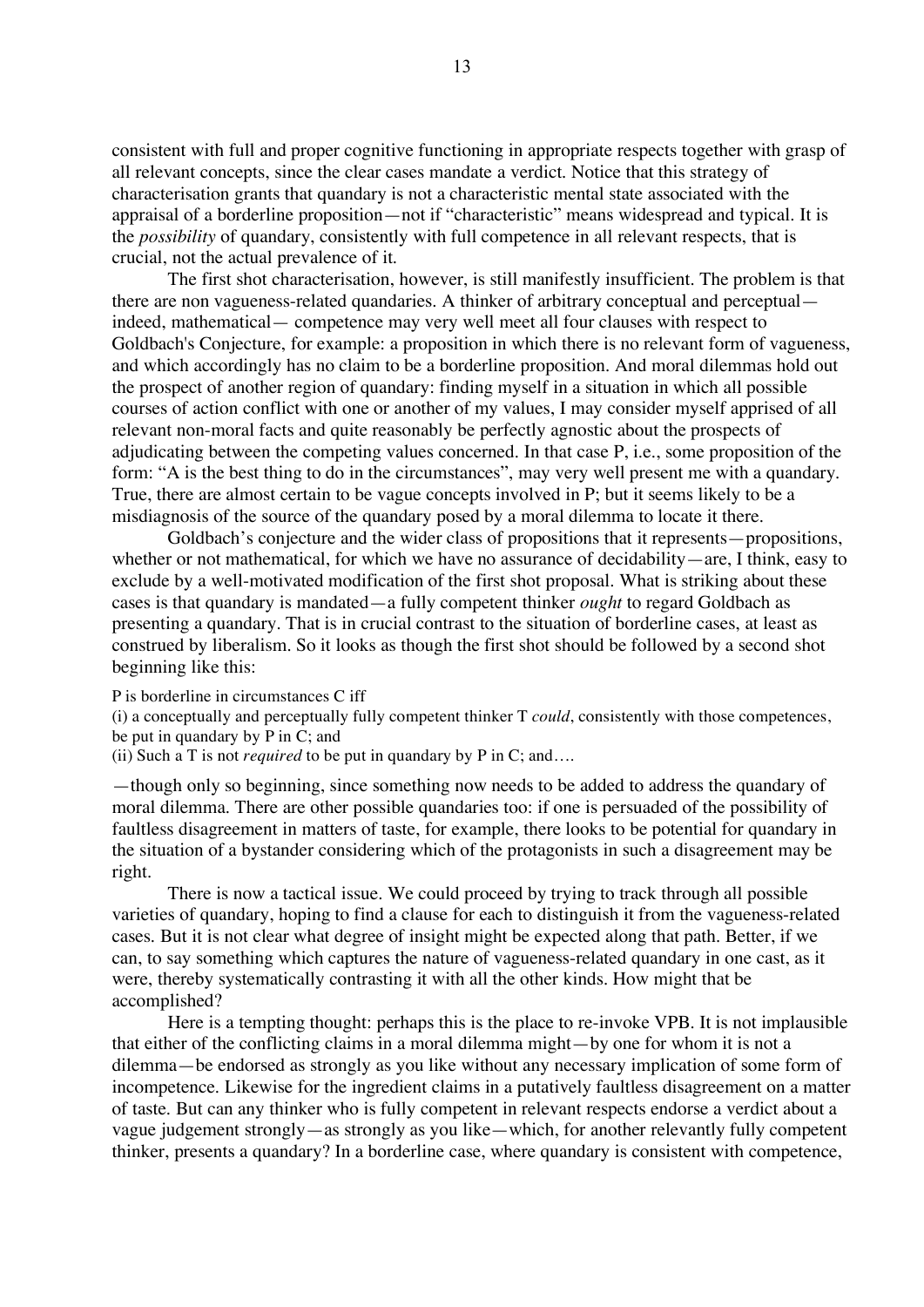must not that fact surface in at least some, perhaps quite significant degree of qualification in the confidence of one who, as according to liberalism she is entitled, endorses a verdict? If so, we can add to the second shot along the following lines:

(iii) T is required to repose at most a relatively low degree of confidence (VPB) in P (or its negation) in C,

and hope thereby to have at least the overall shape of a successful characterisation, (even if further refinement will certainly be needed.)

However there is, if an earlier point is correct, a problem for this— the same problem caused by our friend Hugh and the possibility of "maximal opinionation" for the general idea that VBP is a (non-contingently) characteristic mental state of vague judgement. If maximal opinionation is consistent with mastery of vague concepts, VPB is at most contingently so characteristic—and the requirement proposed in clause (iii) as formulated is not a requirement. I see no way round this objection at present.

What we should like to propose would be a clause that captured the idea that in borderline cases, a thinker who is put into quandary will be so *because of* the nature of the prevailing circumstances of evaluation and the vagueness of the judgement concerned: the quandary is an upshot of the vagueness. But of course to say that would be to surrender the project of accounting for the nature of vagueness in terms of the propensity to induce quandary in fully competent thinkers— rather we will have slipped into thinking of vagueness as an underlying cause of the attitude of quandary, whose nature will therefore have to be explained independently.<sup>27</sup>

Surely, though, the basic thought has to be right that it goes with the nature of the kind of vagueness we are concerned with that quandary may be induced without demanding explanation by defective cognitive or conceptual competence. And when quandary is so induced, it is presumably induced by *something*. The project of attempting a broadly attitudinal-psychological response to the characterisation problem means that we cannot rest content with an account of the cause that involves an unreconstructed appeal to the vagueness of the proposition concerned. But it may quite properly appeal to a certain kind of characteristic property of the relevant circumstances of evaluation— if we can find one. And surely we can. The very form of the sorites paradox itself provides the means. All the vague concepts with which we are concerned are, after all, soritesprone—that defines the kind of vagueness with which we are concerned. And every sorites paradox involves gradual change in the values of some parameter, Π, with the following characteristic: that there is a finite strict ordering of such values whose early instances provide for clear cases of F and whose later ones for clear cases of its contrary. The kind of quandary distinctive of vagueness is one induced by this process of gradual change— or more accurately, since quandary is not restricted to soritical contexts, one induced, in the circumstances in question, by the value for the relevant parameter taken by the object of the judgment that presents a quandary. Call such a parameter a *parameter of supervenience* for F. For *bald*, a parameter of supervenience will be number and distribution of hairs on the scalp; for *heap of sand*, a parameter of supervenience will be number and arrangement of grains of sand; for *red*, a parameter of supervenience will be colour. I take it these ideas are sufficiently clear for the present purpose.

Perhaps, then, the following clauses point in a potentially profitable direction:

P is borderline in circumstances C iff P configures some concept F for which Π is a parameter of supervenience such that

 $27$  Schiffer confronts an exactly analogous problem when he speaks of VPB\* as "F-concept driven" in borderline cases—for development of the challenge, see my [2006]. Schiffer responds in Schiffer [2006].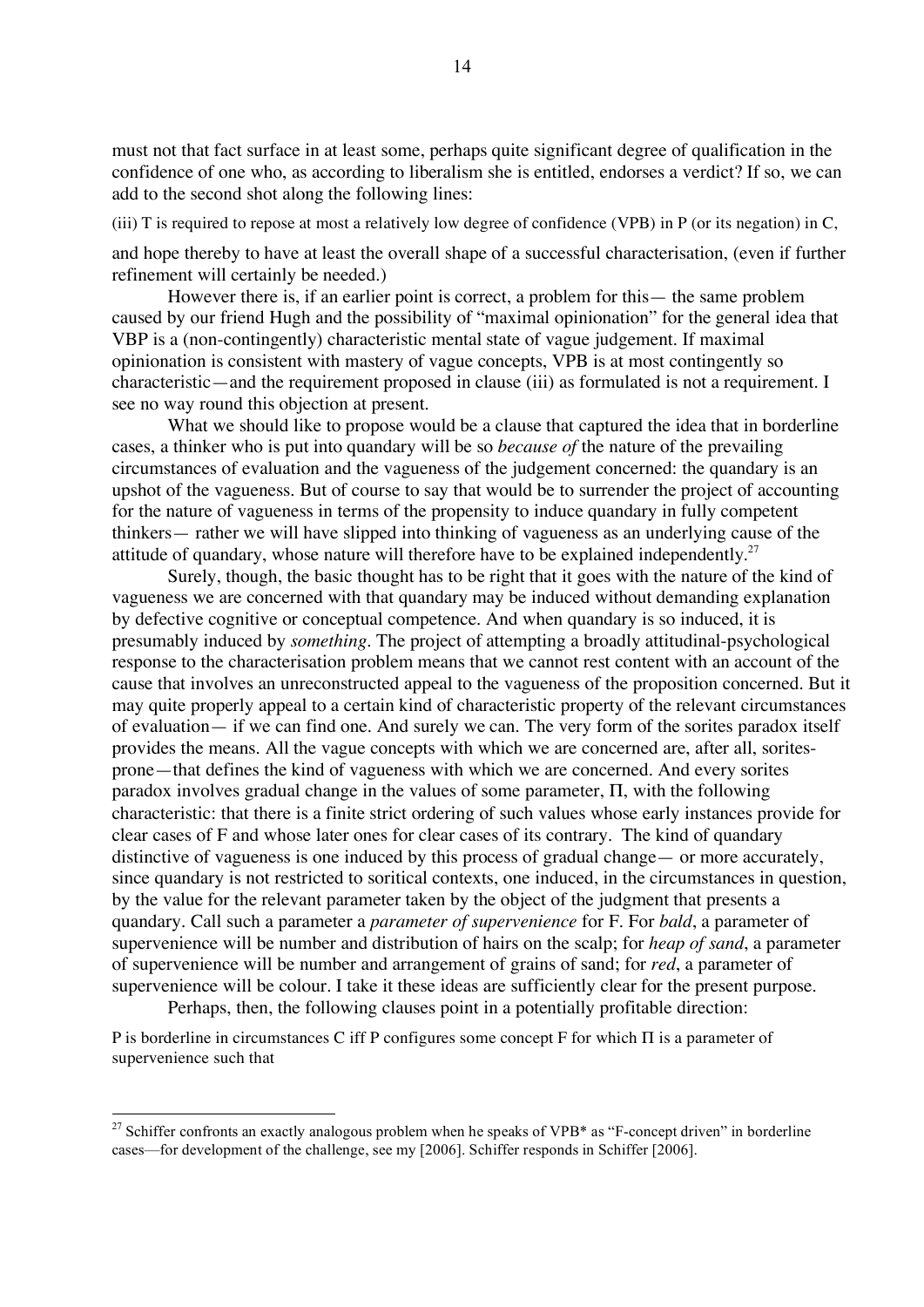(i) A conceptually and perceptually fully competent thinker T *could* be put in quandary for P in C by the value taken by  $\Pi$  in C; and

(ii) A conceptually and perceptually fully competent thinker T is not *required* to be put in quandary for P in C.

However it is important to keep in mind the general pressures from which this proposal springs. In general there is no hope, I think, of a successful characterisation of vagueness in terms of the attitudinal states of those who make vague judgements unless we include *some* form of causal constraint on the provenance of these states. Any successful such account will therefore be bipartite: it will proffer some putatively distinctive attitudinal feature(s) of vague judgement and it will tie significant instantiations of it/them to causes that are somehow an essential feature of the broader landscape of vague judgement. What I have suggested in this section is merely a rather simple-minded illustration of this model: the selected distinctive feature is the association of vagueness with judgemental paralysis in certain circumstances— glossed as quandary—and the relevant feature of the broader landscape is the value taken by the parameter, gradually shifting in a suitable sorites paradox, on which instantiation and non-instantiation of the relevant vague concept supervenes.

It remains to observe that if VPB is a well-conceived phenomenon at all, —which I do not doubt, —then there has of course to be scope for other versions of this general form of bipartite proposal which seek to centralise it, rather than quandary as characterised. Such versions will presumably be more congenial to Schiffer and may well have advantages. I regard the area as very open.

#### §5 *The Logic of Vagueness*

There is no immediate connection between the proposal that borderline cases should somehow be characterised in terms of a certain distinctive kind of partial belief and a treatment of the sorites paradox. Schiffer effects one by proposing a simple set of characterisations of the degrees of VPB—degrees of V-credibility—that a rational subject will assign to compounds of vague statements on the basis of the degree of V-credibility that she assigns to their constituents. The matrices he proposes follow the pattern of Lukasiewicz's tables for infinitely many valued logics. Thus the V-credibility of a negation is 1 minus the V-credibility of the negated statement; the Vcredibility of a conjunction is the minimum of the V-credibilities of its conjuncts; and the Vcredibility of a disjunction is the maximum of those of the disjuncts. The universal and existential quantifiers respectively take the greatest lower bound and least upper bound of the V-credibilities possessed by their instances.

Now consider a sorites paradox, with a major premise taken in the form, ∼(∃x)(Fx & ∼Fx′). Classically (and intuitionistically) this forms an inconsistent triad with the two minor premises, F0 and ∼Fk, with k selected so as to ensure that the latter is effectively incontrovertible, while F0 is beyond dispute. So it is natural to think that first base for any solution must be to acknowledge that the sorites reasoning reduces the major premise to absurdity and so demonstrates  $\sim \sim (\exists x)(Fx$ & ∼Fx′). The question is then how to block the classical entailment of the unwelcome 'unpalatable existential', (∃x)(Fx & ∼Fx′), or somehow make out that it is not really unpalatable. The landscape changes however with Schiffer's proposals. This becomes clear if we ask what degree of V-credibility attaches to the unpalatable existential. It will be the maximum of the V-credibilities of the k instances: conjunctions of the form, Fx & ∼Fx′, whose V-credibility in turn will be the minimum of those of their conjuncts. In the polar regions this will be very low, since one or the other conjunct will be roundly disbelieved. But the figure will climb as one enters the borderline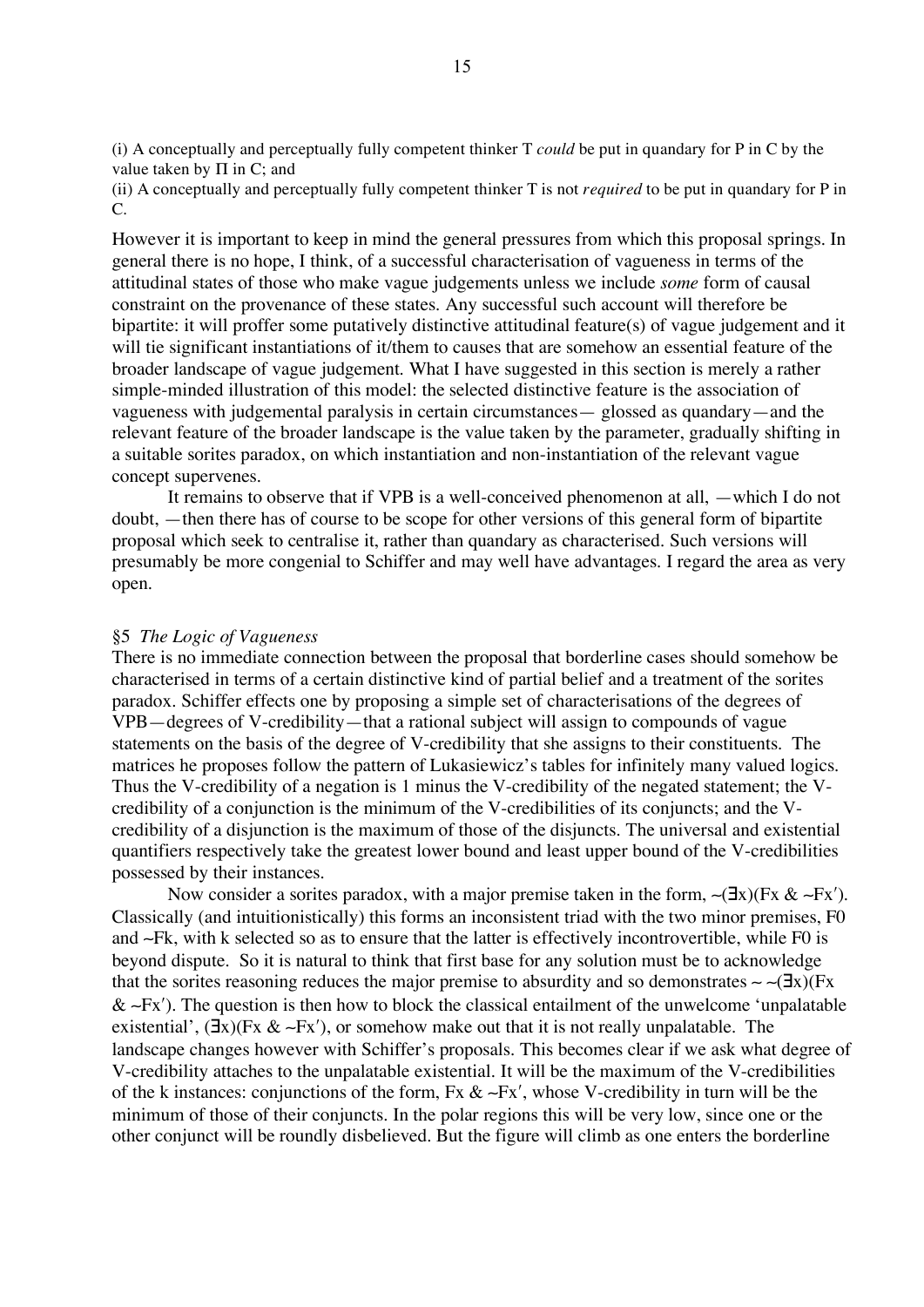region, culminating, at least in principle, with a V-credibility of, or very close to .5 (though never higher.) So the unpalatable existential, and hence also its negation— the major premise for the paradox—will also have V-credibility very close to .5. The upshot is that, according to the Lukasiewicz-style matrices, both are paradigms of indeterminacy.

Is that a good result? It may seem not—after all, the major premise is very plausible; that is why we had a paradox. So don't we want it to turn out to have quite a high VPB? Well, yes inasmuch as we want to explain the plausibility of the major premise (in particular, its plausibility over its negation) but – you might suppose—also no, since we have to fault it somehow. Suppose—as I take it Schiffer intends—that the computation we have just sketched is meant to be normative: to deliver a measure of VPB that it is *rational* to have. Had the computation delivered the result that the major premise did have quite a high VPB, then the account would be saying that we *ought* to accept it over its negation—in effect, confirming the rational acceptability of the premises of the paradox! So it is good that we don't get that result. But as it is, the result is that rationally there is absolutely nothing to choose between the major premise of the sorites and its negation. That leaves the pull that the premise exerts on us—which is the whole source of the paradox—as unexplained, indeed as irrational. And surely, one may protest, it is not irrational after all, the negation is tantamount to assertion of the existence of a sharp cut-off, i.e. a denial of the vagueness of F in the series in question, which is a datum of the problem.

Why on Schiffer's account does the negative existential form of the major premise for the Sorites attract us? Rationally, if his matrices for VPB are on the right lines, we should find nothing to favour it over its negation. I am not sure how Schiffer sees the options here. One thing he can say is that we are under no pressure to choose—since the law of excluded middle, conceived as a general schema, is foursquare indeterminate too (an exercise for the reader.) That suggests the following diagnostic: the major premise attracts us because acceptance of its negation repels. But the truth is that there is no rational pressure to accept either if the law of excluded middle is indeterminate. However this leaves unexplained why the unpalatable existential is unpalatable. For if it really is tantamount to a denial of the vagueness of F in the series in question, it is false, not indeterminate. And if it isn't, the repulsiveness of that denial doesn't explain its unpalatability.

How exactly, in any case, does getting in position to regard the major premise as indeterminate dispose of the paradox? It may seem obvious: the paradox was that we seemed driven to a contradiction from acceptable premises—the contradiction, e.g., that a man with exactly 37 cents both is not—of course—and is—by the sorites—rich. Now, since one of the sorites premises turns out to be indeterminate, we are no longer under any pressure to accept one of the components in the contradiction.

What is salient, though, —and of course Schiffer is absolutely aware of and explicit about this—is that that cannot be his whole story. There is a commitment in his account to a kind of over-kill. Not merely have we disposed of the acceptability of the major premise. We have also got into a position where we have to regard it as *indeterminate whether the sorites reasoning is valid*. For since the minor premise is true, and the conclusion is false, and since— at least for Schiffer the indeterminacy of P is to be consistent with the truth of P, the situation is one where it is consistent with everything we know that the sorites premises are both true and its conclusion false—so it's consistent with everything we know that it is an invalid argument. A corollary, as Schiffer observes, is that—since we may run the sorites just using hundreds of special conditional premises instead of the usual major premise—we have to regard the validity of modus ponens as an indeterminate issue too! Is this something that can be lived with?

There may be some temptation to reply that Schiffer's account treats the validity of modus ponens, or other classical rules, as indeterminate only when we are involved with indeterminate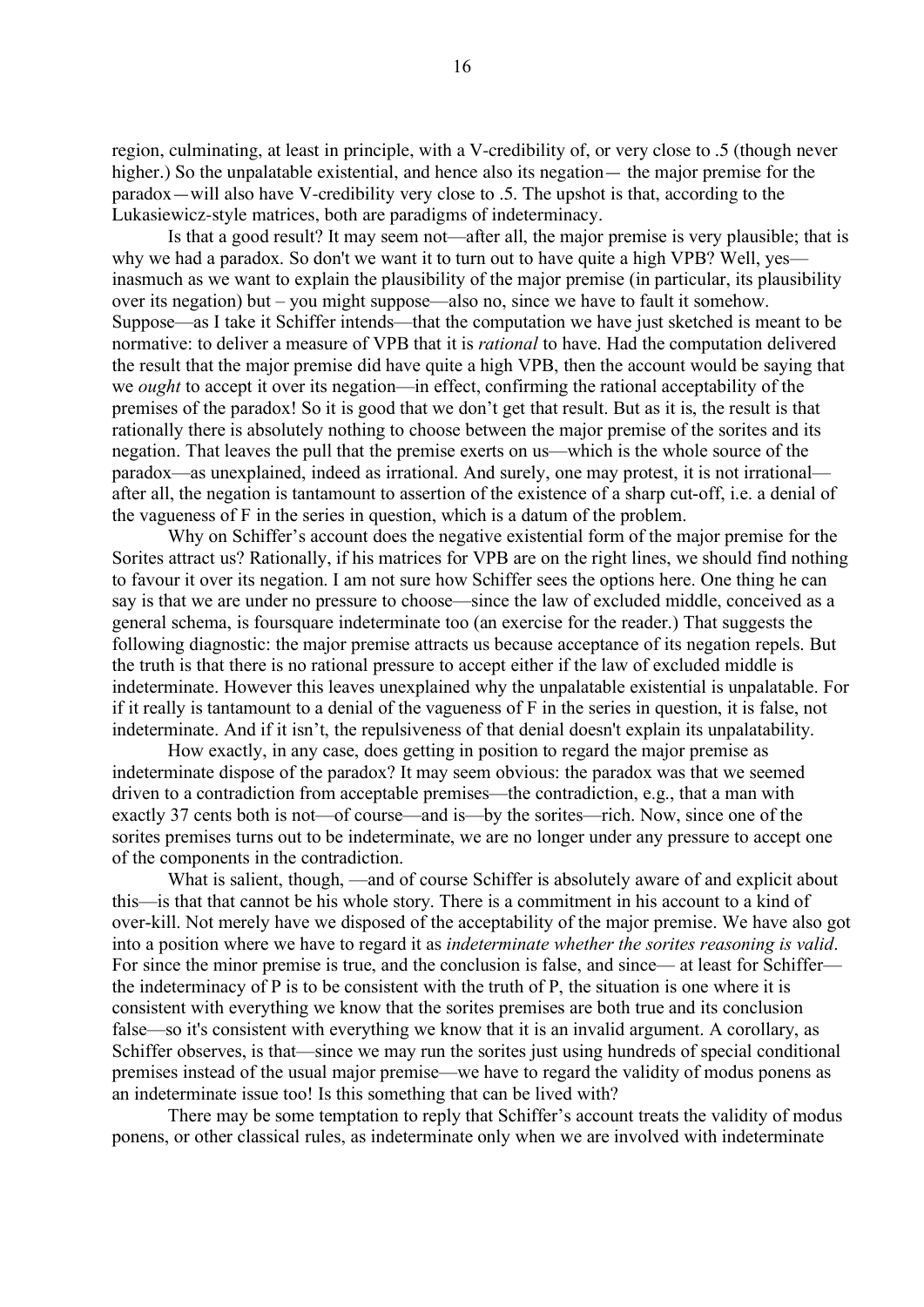premises and/or conclusions. Elsewhere there is no problem. But I don't think such an attempt to ring-fence the singularity makes sense. Validity—at least, classical validity—turns on compossibilities of truth-value. If certain argument patterns have instances involving indeterminate premises and false conclusions, — or more graphically, true premises and indeterminate conclusions<sup>28</sup>—then they are not known to be truth-preserving. So why should we trust them anywhere? And in any case, don't we need reliable rules in terms of which to bring out the commitments of a thinker who takes a view—however qualified—on an indeterminate issue?

I have little space to pursue this fundamental matter further. To be sure Schiffer's predicament—if that is what it is—is a function of his choice of the Lukasciewicz-style matrices, and they have independent discomforts in this setting; for example, they mispredict the level of partial belief which normal thinkers will repose in conjunctions of vague but incompatible conjuncts, and they predict variations in the V-credibility of conjunctions of the form, Fk and ~Fk′, k and k′ adjacent in a sorites series, which are surely not empirically confirmed—one would expect a uniformly low valuation, irrespective of the place in the series of  $k^{29}$  But the point I would like to emphasise in closing is that the position for which Schiffer proposes to settle is one in which he has, given other things he accepts, to doubt that certain classically valid inferences are *knowledgepreserving*. The inference for example, from F0 and ~Fk, for suitably 'distant' k, to the relevant unpalatable existential is classically valid and has—one would suppose— known premises. But the conclusion, on Schiffer's calculation, is indeterminate—so cannot be claimed to be known. Moreover if with Schiffer, we accept (VE), we will have to say that it cannot be known. In that case — whatever the situation with truth—classical validity fails to preserve knowledge. Strikingly, that is, in effect, exactly the intuitionists' complaint about it: that it permits the derivation from warranted premises of conclusions for which there is no warrant— in particular, none elicitable from the warrant for the premises and the derivation. My own treatment of this agenda is precisely fashioned around argument for and consequences of the thesis that classical logic is epistemically non-conservative where vagueness is concerned. Schiffer's views commit him to the same. What he has yet to provide is his own account of the shape a logic should assume to remedy the defect.

### \*\*\*\*\*\*\*

The forgoing has concentrated on points of disagreement and difference. It would be entirely inappropriate to end on anything but a note of admiration for the work I have been commenting on. For the philosopher who wishes to better understand the nature of linguistic competence and linguistic representation, vagueness presents challenges of exceptional importance and the greatest intellectual difficulty. Stephen Schiffer has responded to these challenges with a rare mix of breadth of philosophical vision, resourcefulness and dialectical and technical expertise. I look forward to the products of his continuing engagement.<sup>30</sup>

<sup>&</sup>lt;sup>28</sup> Consider the inference from the minor premise and negation of the conclusion of the Sorites to the negation of the major premise.

 $29$  Elia Zardini has suggested in discussion that a restriction of the Lukasiewicz clauses to independent propositions would be a natural and attractive way of trying to get around these awkwardnesses, (assuming a case can be made that  $\neg Fk'$  is relevantly negatively dependent on Fk.)

<sup>&</sup>lt;sup>30</sup> I am most grateful to Elia Zardini for detailed comments on the penultimate draft, and to him and other members of the Arché Vagueness project for feedback on various of the ideas herein canvassed at various project seminars over the last few years.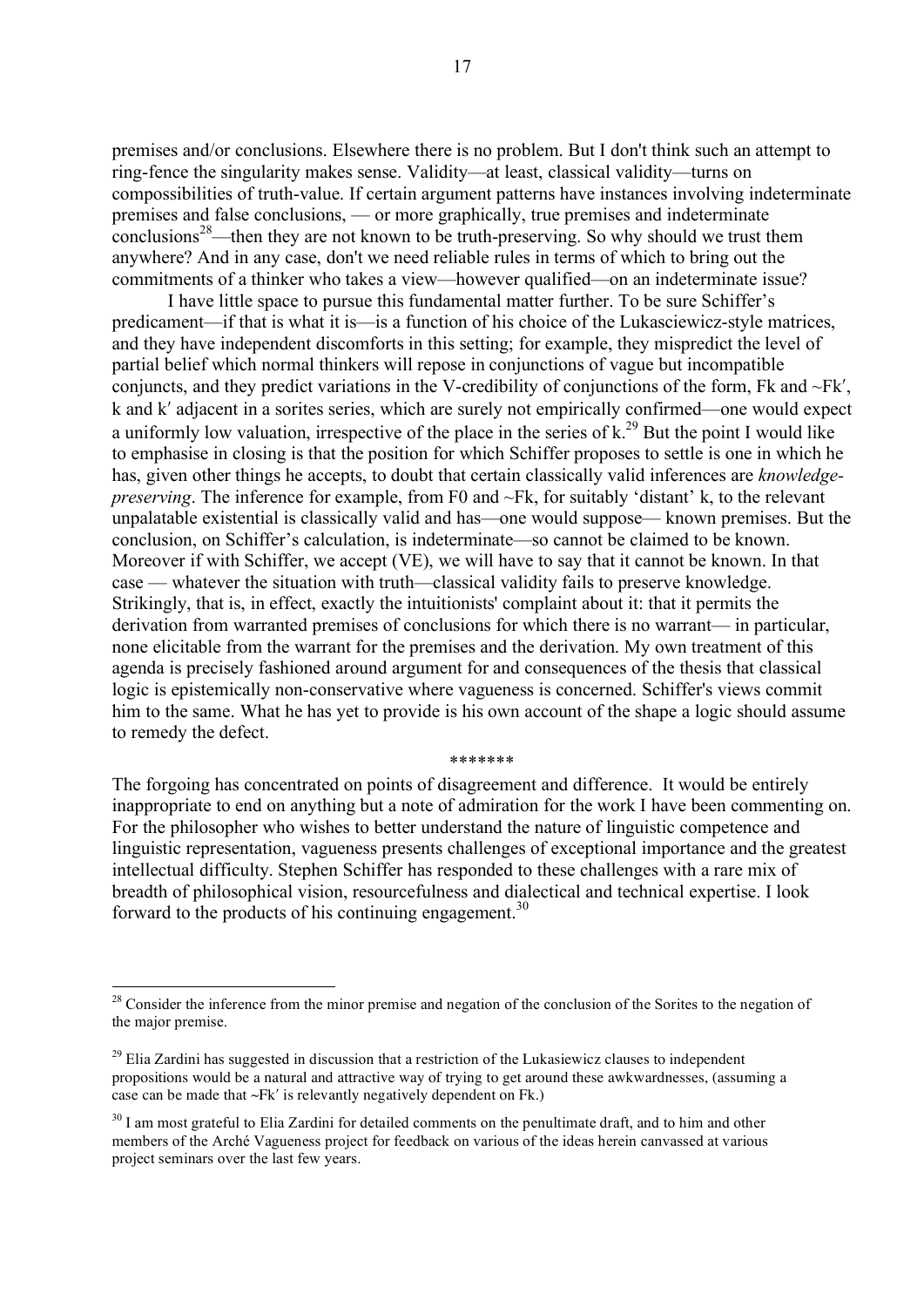### **REFERENCES**

- P. Egré [2006] "Reliability, Margin for Error and Self-Knowledge" 2006, in V. Hendricks and D. Pritchard, eds., *New Waves in Epistemology*, Ashgate
- P. Mott [1998] Margins for Error and the Sorites Paradox", *The Philosophical Quarterly* **48**, 494–504
- S. Rosenkranz [2005] 'Knowledge in Borderline Cases', *Analysis* **65**, 49-55
- S. Schiffer [1998] 'Two Issues of Vagueness', *The Monist* **88**, 193-214

[2000] 'Vagueness and Partial Belief', *Philosophical Issues* **10**, 220-57

[2000b] 'Replies to Commentators, *Philosophical Issues* **10**, 321-43

[2003] *The Things We Mean*, Oxford: the Clarendon Press

[2006] 'Replies', *Philosophy and Phenomenological Research* **72**, 233-43

[forthcoming] 'Quandary and Intuitionism: Crispin Wright on Vagueness' in A. Miller, ed., *Logic, Language and Mathematics: Essays for Crispin Wright Volume II*, Oxford: Oxford University Press

- B. Weatherson [2003] "The Problem of the Many" in the *Stanford Encyclopaedia of Philosophy* at http://plato.stanford.edu/entries/problem-of-many/
- T. Williamson [2000] *Knowledge and Its Limits*, Oxford: Oxford University press

[2000b] "Margins for Error: A Reply", *The Philosophical Quarterly* **50**, 76–81

C. Wright [2001] "On Being in a Quandary: Relativism, Vagueness, Logical Revisionism", *Mind*  **110**, 45-98

> [2003] "Vagueness: a Fifth Column Approach" in J.C Beall and Michael Glanzberg, eds., *Liars & Heaps: New Essays on Paradox*, Oxford: Oxford University Press, 84-105

[2003a]"Rosenkranz on Quandary, Vagueness and Intuitionism", *Mind* **112**, 465-74

[2006] 'Vagueness-related Partial Belief and the Constitution of Borderline Cases', *Philosophy and Phenomenological Research* **72**, 225-32

[2007] " 'Wang's Paradox' " in the *Library of Living Philosophers* volume for Michael Dummett